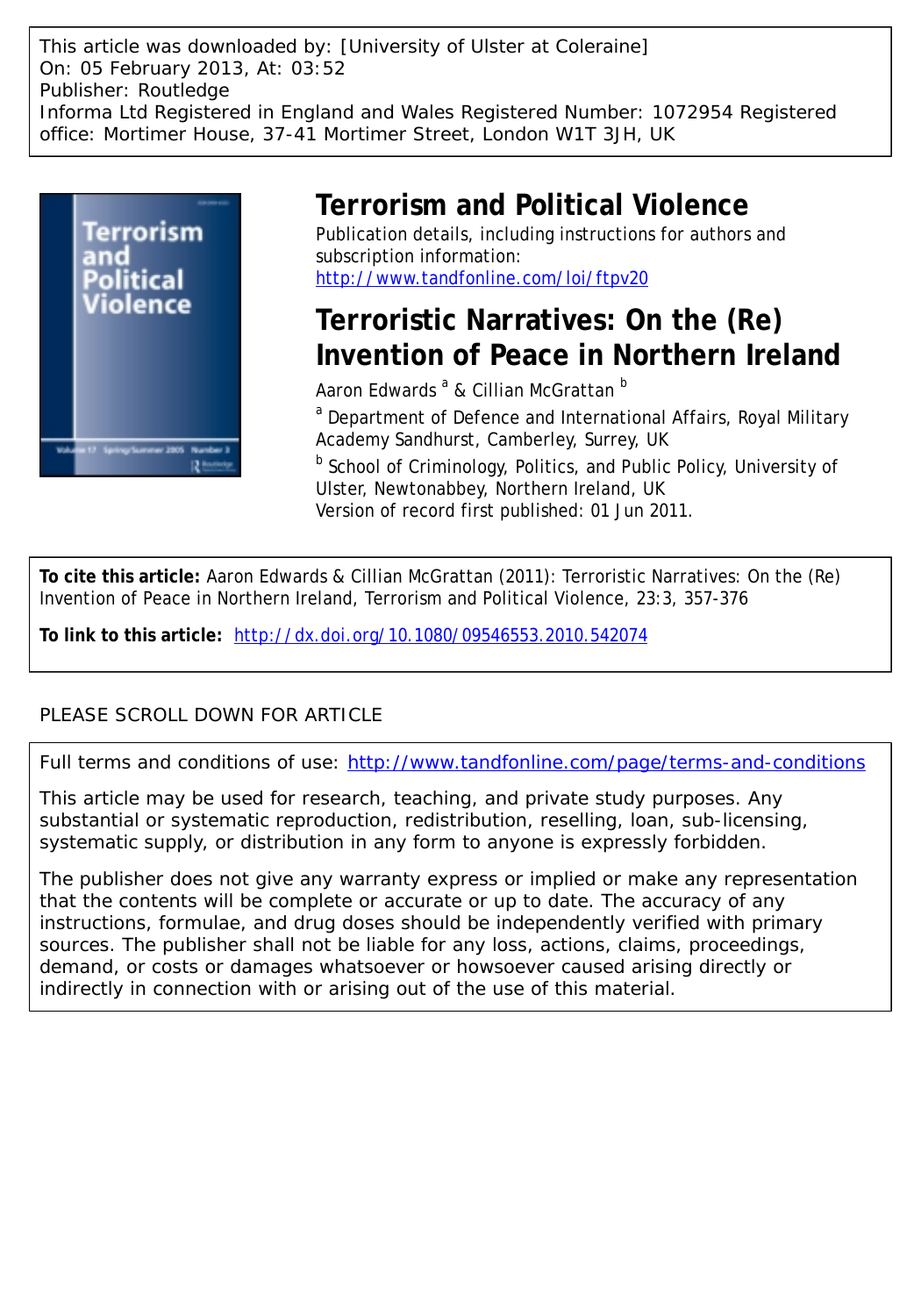

## Terroristic Narratives: On the (Re) Invention of Peace in Northern Ireland

#### AARON EDWARDS

Department of Defence and International Affairs, Royal Military Academy Sandhurst, Camberley, Surrey, UK

### CILLIAN MCGRATTAN

School of Criminology, Politics, and Public Policy, University of Ulster, Newtonabbey, Northern Ireland, UK

It has been argued that a key factor in explaining the relative success of the Northern Ireland peace process is the role played by Non-Governmental Organisations (NGOs) and Community-Based Organisations (CBOs) in fostering dialogue and promoting shared space for cooperation across the communal divide. This article critically interrogates the normative import of that narrative, which implies that NGOs and CBOs occupy a higher moral ground than state-sponsored agencies. In large part this is attributed to both their indigenous character and their close proximity to terrorist violence. Indeed, several of these NGOs and CBOs are staffed by individuals who were convicted and imprisoned for terrorist-related offences. This article is less concerned with the actions of these non-state actors than with the political and moral foundations of the ''peace consultancy industry,'' which has grown up around the design, implementation, and ongoing evaluation of these projects. We argue that by importing tautological—and sometimes cynical—understandings of the term "peace," these consultants risk complicity in reproducing the terroristic narratives that inspired and perpetuated the conflict in the first instance.

Keywords community relations, Northern Ireland, peace, terrorism, the state

Aaron Edwards is senior lecturer in defence and international affairs at the Royal Military Academy Sandhurst, and was a visiting research fellow in the School of Politics, International Studies and Philosophy at the Queen's University of Belfast from 2010–2011. His next book, Defending the Realm? The Politics of Britain's Small Wars Since 1945, is forthcoming with Manchester University Press in 2012. Cillian McGrattan is a lecturer in politics at the University of Ulster and an honorary research fellow at the Institute for British-Irish Studies, University College Dublin. He is author of Northern Ireland, 1968–2008: The Politics of Entrenchment (Basingstoke: Palgrave Macmillan, 2010 and Memory, Politics and Identity: Haunted by History (Palgrave Macmillan, forthcoming).

Aaron Edwards wishes to thank his interviewees in the community and voluntary sector for their continuing support with his research on the Northern Ireland ''peace process.'' Cillian McGrattan wishes to thank Drs. Audra Mitchell and Stefanie Lehner for reading over early drafts of the article and acknowledges the funding from the Irish Research Council for the Humanities and Social Sciences. The views expressed here are, of course, our own. The authors are also grateful for the comments of the anonymous referees and the editor.

Address correspondence to Aaron Edwards, Department of Defence and International Affairs, Royal Military Academy Sandhurst, Camberley, Surrey GU15 4PQ, UK. E-mail: a.edwards@rmas.mod.uk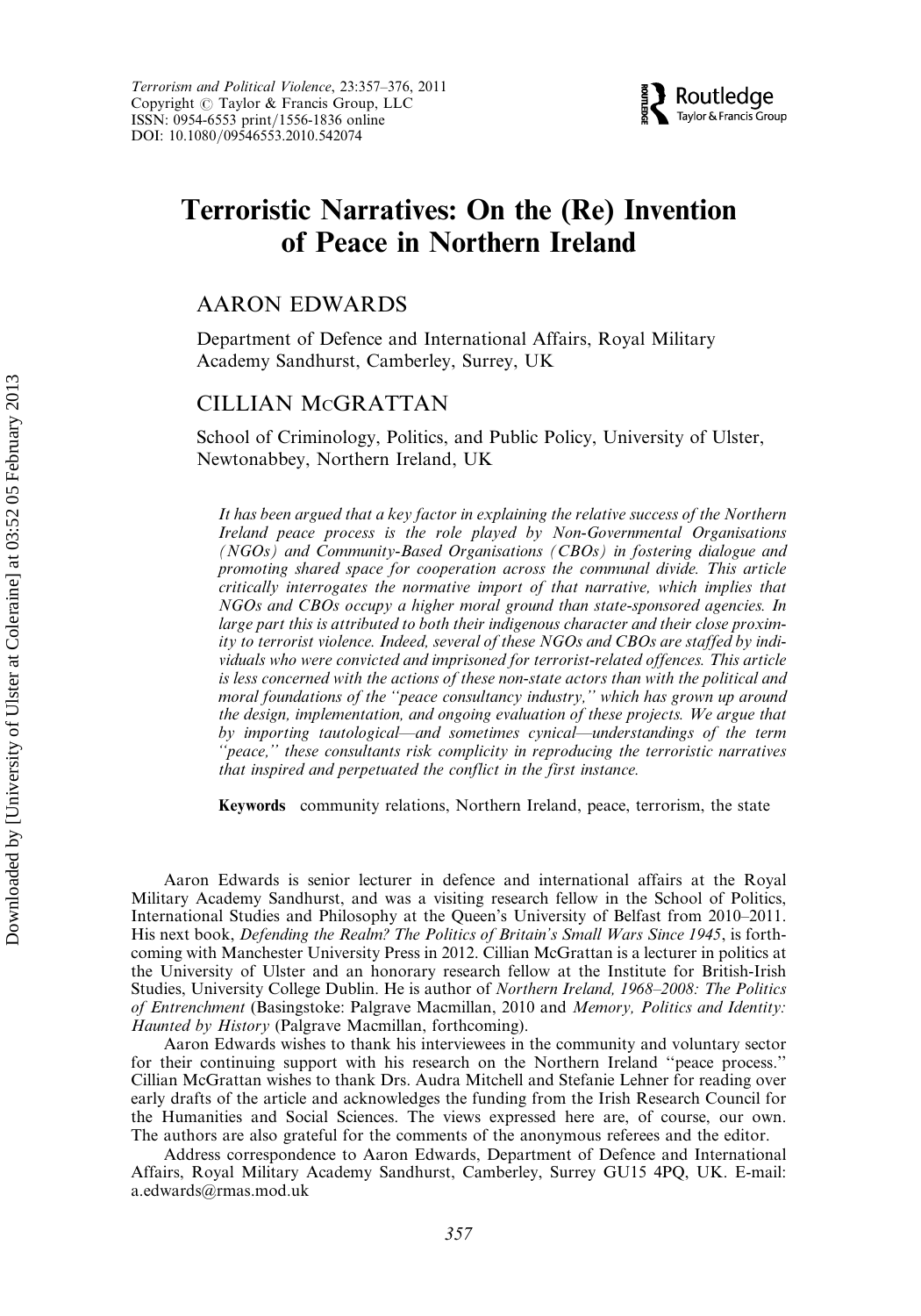[T]o speak one version of reality in one direction and another version in another may in the short run look like clever diplomacy, but in the longer run will almost certainly be counterproductive.<sup>1</sup>

[T]he disarmament, demobilization and reintegration of former combatants and those associated with armed groups is a prerequisite for post-conflict stability and recovery.<sup>2</sup>

#### Introduction

A recent Parliamentary report on the perceived failure of a key strand of the British Labour government's counter-terrorist strategy (''CONTEST'') to prevent violent Islamist extremism exposed the limitations of employing community-based resources to ''spy'' on the Muslim community in the UK. Several recommendations were made by the report's authors, which built on the assumption that ''engaging'' the community was much better than ''demonising'' it. Thus,

Any programme which focuses solely on one section of a community is stigmatising, potentially alienating, and fails to address the fact that no section of a population exists in isolation from others. The need to address extremism of all kinds on a cross-community basis, dependent on assessed local risk, is paramount.<sup>3</sup>

Yet there is something of a false logic in this analysis—namely, that it is better for communities to throw off the yoke of violent extremism by building their own indigenous social, economic, and democratic infrastructure ''from below,'' than for the state to ''stigmatise'' or ''criminalise'' marginal or excluded groups by sponsoring ''top-down'' initiatives aimed at de-radicalisation. Recognising these dangers, the report argued that ''attempts to combine capacity building and community cohesion work with counter-terrorism interventions have been both ineffective and counterproductive.''<sup>4</sup> Despite its criticisms, the report recommended that tackling ''homegrown'' Islamist terrorism effectively means that the government's focus should be on preventing individuals and small groups from becoming alienated from wider British society.<sup>5</sup> Essentially, this policy entails challenging extremist voices and "supporting" moderate opinion.<sup>6</sup> It means adopting a "positive" approach to counter-terrorism based on socio-economic improvements, but also the recognition that:

Decisions as to how to tackle the conditions in which all forms of extremism can develop need to be made at the local level, based on a risk assessment of the local area as a whole, rather than focusing on individual communities.<sup>7</sup>

Many of the illustrative examples in the Select Committee's report emphasise how extremism was not a phenomenon intrinsic to the Muslim community in Great Britain. Indeed, as one of the appendices included in the report reminds us, extremism has been alive and well in Northern Ireland for some time—despite the accomplishments of the peace process.<sup>8</sup> This is a point worth exploring in more detail, especially in light of the growing number of shooting and bombing attacks by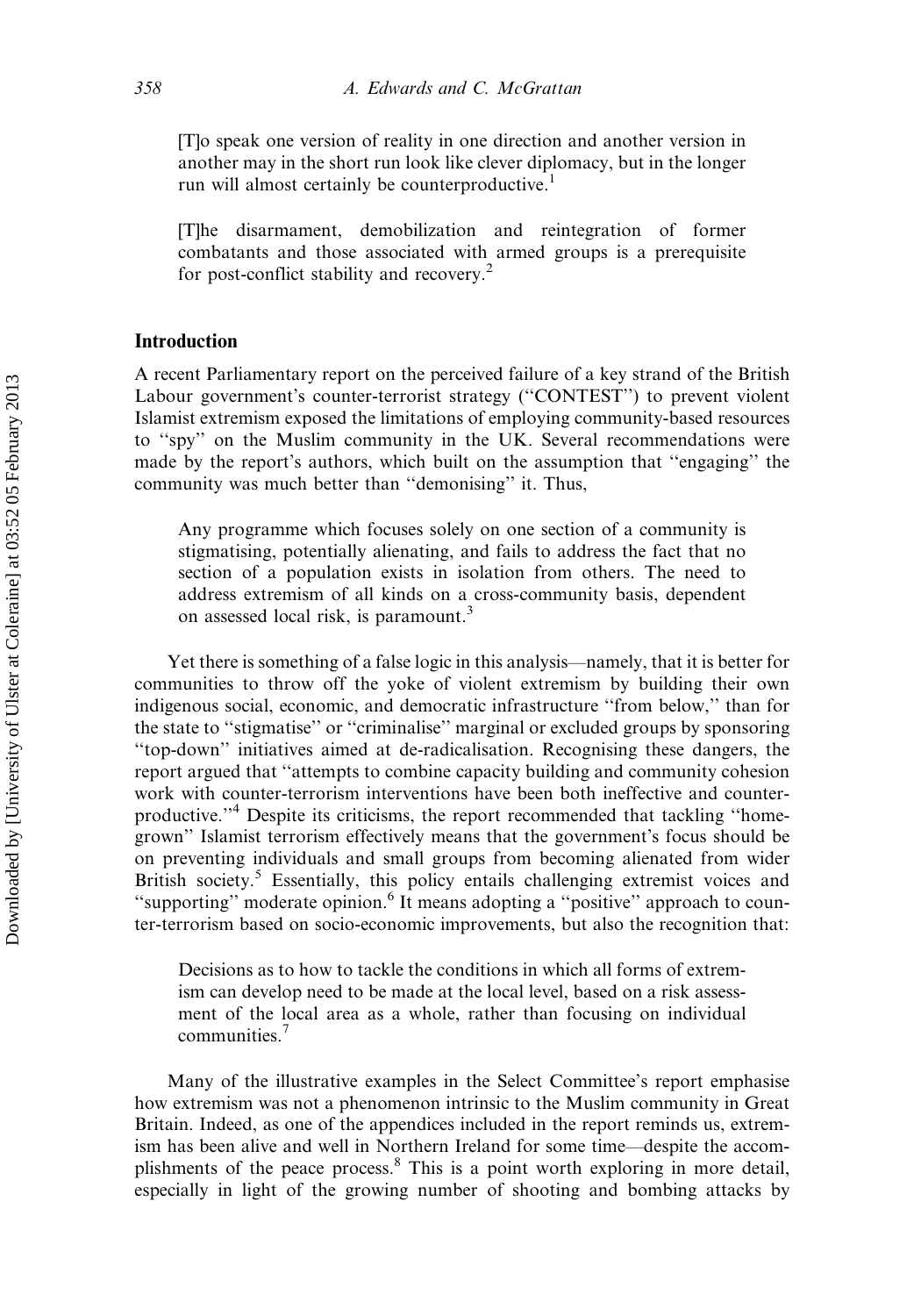dissident Irish republicans, who have capitalised on the disenchantment amongst a proportion of the Catholic nationalist community in the province inimical to Sinn Féin's current "peace strategy."<sup>9</sup>

The resurgence of dissident republican violence, particularly in the wake of Sinn Féin's acceptance of policing in 2007, has been a worrying development. There is considerable evidence that the unpredictable nature of dissident attacks was unexpected as the logic of New Labour's handling of the ''peace process'' played up the will of the majority of people in opposing terrorism. However, this credulous belief in the irrelevance of dissident republican strategy led to a downplaying (publicly at any rate) of the threat these groups posed. Meanwhile MI5 raised the threat level in Northern Ireland to severe, indicating that an attack was extremely likely. Almost four weeks later, on Friday 6 March, the then Chief Constable of the PSNI, Hugh Orde, held a press conference at which he stated that the threat from dissidents was at its highest in seven years.<sup>10</sup> Within 48 hours two soldiers and a police officer had been murdered by the Real and Continuity IRAs.

By the beginning of the summer MI5 was spending almost 15% of its annual budget on tackling dissident terrorism. Its Director General, Jonathan Evans, later told the cross-bench Parliamentary Intelligence and Security Committee,

What was not anticipated when we went into this spending period was the way in which the situation in Northern Ireland has degenerated. In January 2010 the Service had considerably more what we would call priority 1, i.e., lifethreatening investigations, in Northern Ireland than we do in the rest of Great Britain.<sup>11</sup>

Dissident republicans were also alleged to have been behind street protests and the worst rioting since the troubles as the marching season got underway in 2009. Sinn Féin responded by downplaying the threat posed by these groups and challenged dissidents on the relevance of their strategy.<sup>12</sup> As the Independent Monitoring Commission noted in its report a year later, ''[t]he seriousness, range and tempo had all changed for the worse $^{13}$  in relation to dissident violence and that several key members of the Provisional IRA had ''drifted'' into dissident ranks.

In addition, the recent killing of a well-known loyalist on the Shankill Road in West Belfast by the Ulster Volunteer Force prompted the resignation of Dawn Purvis from the leadership of Progressive Unionist Party. It also threatened to unravel loyalist attempts to transform paramilitary organisations beyond violence, calling into question the sincerity of their commitment to the peace process.<sup>14</sup> As the IMC concluded, Mr Moffett had been publicly executed because ''[h]e had behaved in ways which, in the eyes of the UVF, appeared to disregard the standing of the organisation, and he threatened some leading local figures in particular. Killing Mr Moffett was a way of dealing with the perceived threat."<sup>15</sup> The "peace process'' remains precarious, despite the efforts of ex-terrorists and local politicians to persuade us otherwise.<sup>16</sup>

Notwithstanding the laudable intentions of the House of Commons report, the paradox of referring to ''lessons learned'' in Northern Ireland is, however, obvious to anyone with a passing interest in the changing political developments in the region. These developments have, arguably, been characterised by the fact that the former Labour government spent much of its 13 years in office buttressing radical voices and systematically isolating constitutional moderates represented by the Ulster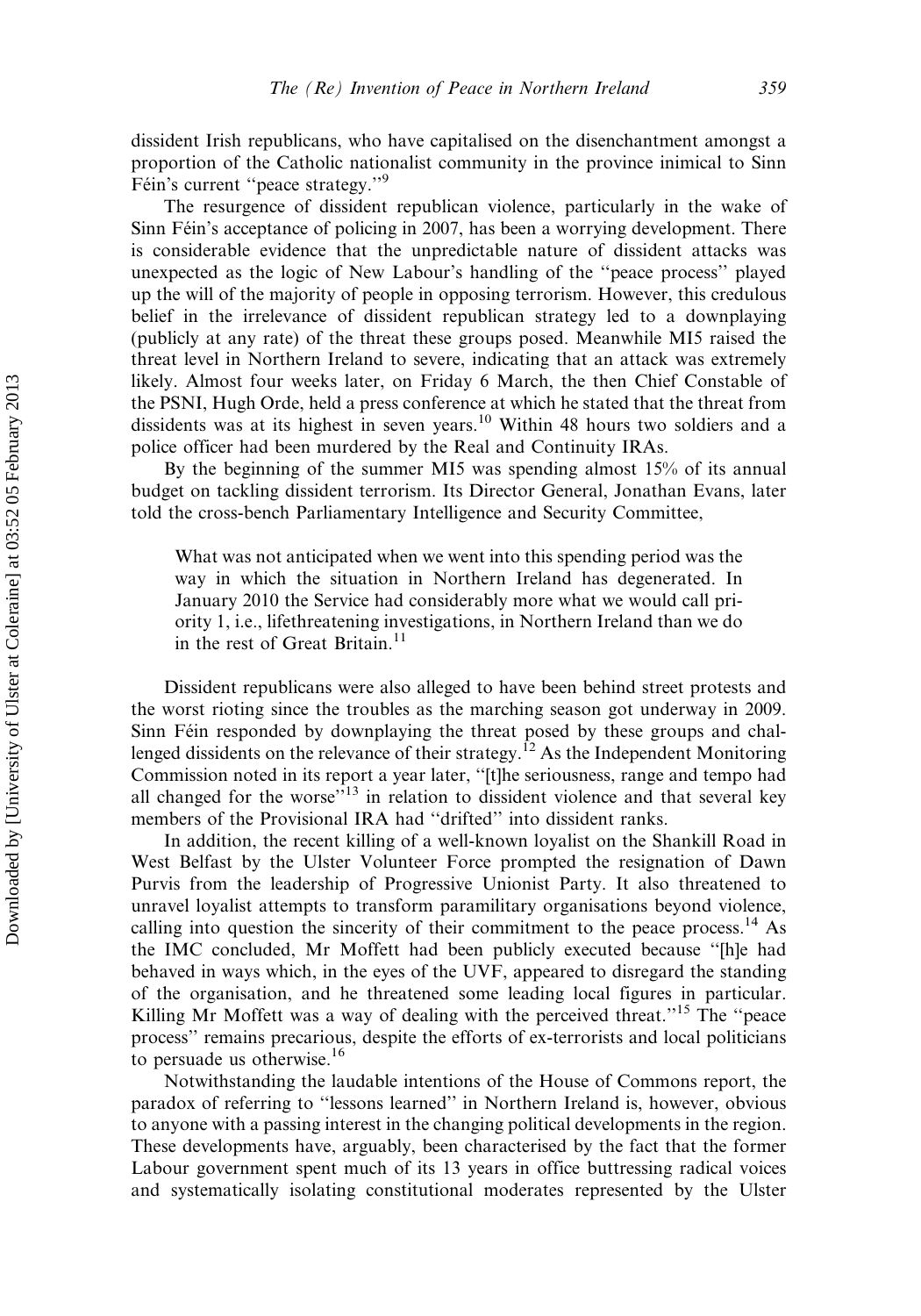Unionist Party (UUP) and the Social Democratic and Labour Party, which held a demonstrable—if, albeit, on the part of the UUP, somewhat tenuous—electoral dominance at the time of the signing of the Belfast/Good Friday Agreement of 1998.<sup>17</sup>

#### Reinventing Peace in Northern Ireland

We are not primarily concerned with elucidating the ways in which the House of Commons report displays a shaky grasp of recent Northern Irish history; rather, we seek to stress how the report's ideas about Northern Ireland are perhaps inevitable given the ways that ex-terrorists' contributions to the peace process are represented by academics, non-governmental organisations (NGOs), and community-based organisations (CBOs). Indeed, the picture we paint is substantively different from that which informs the House of Commons report—certainly, individuals within terrorist organisations and their associated political parties did an enormous amount of work in terms of encouraging their followers to recognise the necessity and the benefits of peace. Moreover, we argue that this occurred dialectically within these organisations rather than because of the inevitable tide of peace euphoria sweeping over the two communities. As one recent analysis of the role of ex-paramilitary prisoners in peace and reconciliation suggests, republican and loyalist terrorists maintained—or, more accurately, professed—a greater deal of political and ideological continuity during the period around and following the 1998 Belfast/Good Friday Agreement.<sup>18</sup>

Our second, and more fundamental, argument follows from this last point and relates to the fact that, actually, what is happening in Northern Ireland contradicts governmental best practice—as showcased in the House of Commons report. In other words, by overstating the role that terrorists and state-sponsored CBOs and NGOs (that include former terrorists in their ranks) have played in developing and sustaining peace in Northern Ireland a new idea of ''peace'' is actively being framed and constructed. This framing assumes that the inclusion of extremist bombers and gunmen is necessary for peace and stability;<sup>19</sup> it also includes assumptions about history and identity, insofar as it recycles terroristic understandings about the justness and inevitability of their actions.<sup>20</sup>

Moreover, and in correlation with the interpretation of several leading political scientists and historians writing about republicanism, we dispute the now-fashionable perception that the gestation of the ''peace process'' lies in the military stalemate pertaining at the time when the Provisional Irish Republican Army (PIRA) took the strategic decision to halt its terrorist campaign.<sup>21</sup> Despite evidence to the contrary, an alternative narrative has become ''mainstreamed'' within sociology and criminology, which demonstrates a willingness to simply ignore the empirical and theoretical insights of these political scientists and historians. Worryingly, that narrative also reproduces the Blairite predilection for fudging political decisions and indulging in outright fabrications. And the net result of maintaining a ''siloised'' view of the historical record—albeit through the medium of pedagogical and proselytising layering of the ''noble'' actions perpetrated by ex-terrorists—is still the same: they are rebranded as "peacemakers" and "community builders."<sup>22</sup>

Arguably, the beneficiaries of this framing have been Northern Ireland's one-time radical voices—namely, Sinn Féin and the Democratic Unionist Party (DUP)—who have predictably conflated the resilience of the peace process with their own policy agendas. This dynamic has been compounded by the propagation of the idea that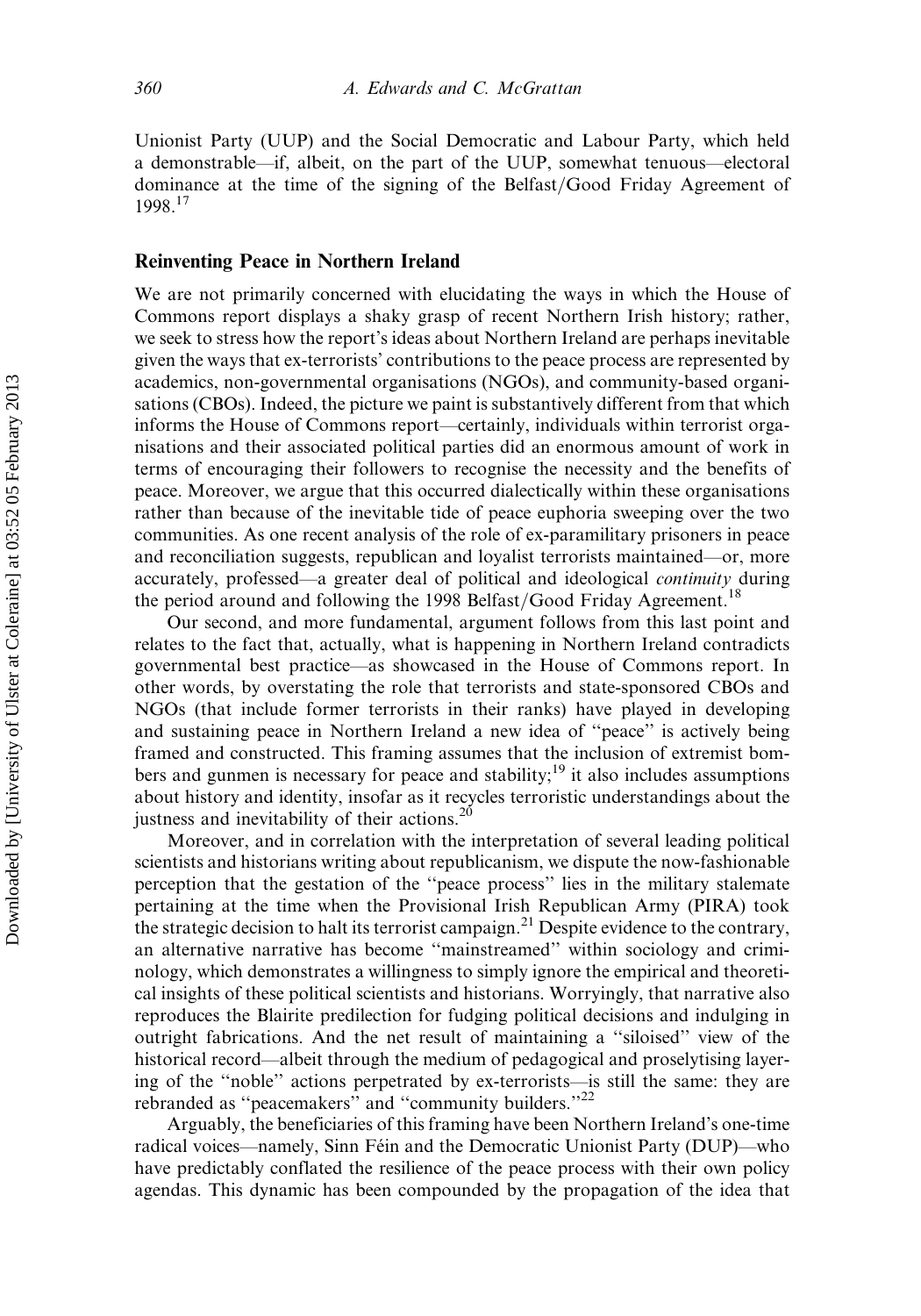Sinn Féin and its military wing, the Provisional IRA, were responsible for ending the conflict.<sup>23</sup> While the Provisional IRA undoubtedly took bold and risky steps to help consolidate the peace process, such as decommissioning, running down its paramilitary structures and, eventually, supporting the police; to more sceptical observers these concessions were made purely to the benefit of their own understanding of what "peace" means. Thus, even when Sinn Féin were in the process of recognising the Police Service of Northern Ireland, its leaders Gerry Adams and Martin McGuinness only partially co-operated with the Saville Inquiry (McGuinness, who was Officer Commanding of the Provisional IRA on ''Bloody Sunday,'' claimed he was bound by a militaristic/Mafioso "code of honour") and refused to cooperate with the investigation and civil proceedings that followed the Omagh bombing—despite repeated personal pleas from the relatives of victims.<sup>24</sup> Although Sinn Féin later accepted policing reforms, this occurred begrudgingly and following the fact that it had been made clear to republicans that a ''commitment to support the [reformed police service] had become the *sine qua non* of any future settlement."<sup>25</sup>

Understandably, this misinformed teleology forms the basis of much of Sinn Féin's contemporary discourse, yet it has also proven useful as a shorthand for academics and journalists and was largely internalised by New Labour ministers and apparatchiks who remained dogged in their determination to bring the ''lessons'' of one of their few domestic policy successes to bear in the foreign policy arena and the ongoing "war on terror."<sup>526</sup>

A similar, if more low-key, self-congratulatory teleology underpins the DUP's narrative, in which the changes that the 2006 St Andrews' Agreement made to the procedures by which the First and Deputy First Ministers in the Northern Ireland Assembly would be elected, are extolled as a new vision of democracy. Ignoring the impact of local events, such as the Provisional IRA's involvement in the murder and intimidation of Catholic civilians (and dissident republicans) and the Northern Bank robbery, Sinn Féin's acceptance of policing reforms, and the global reaction against terrorist methods following  $9/11$ , the DUP's Peter Robinson (currently Northern Ireland's First Minister) claimed in 2008 that: ''The DUP has buried the Belfast Agreement ... We have laid the foundations for peaceful, stable devolution based on the application of democratic standards for everyone."<sup>27</sup>

While this article builds on critiques of these self-serving stories, $^{28}$  its main goal is to interrogate the narrative of the peace process built on a normative and empirical awareness of the importance of change at the level of civil society. Briefly stated, that narrative describes how in the 1980s and 1990s, cross-community links—based in large part on the desire of leftist-oriented community workers, such as the key umbrella group Community Foundation for Northern Ireland (CFNI), to develop a common strategy for tackling issues associated with working class social deprivation—emerged as a counterpoint to the ghettoised sectarianism that resulted from and fed back into the terrorist campaigns. The result of such ''outreach'' initiatives in towns and cities across Northern Ireland was the creation of a growing expectation and desire for a peaceful political environment through which socio-economic improvements could be gained.

We are not concerned here with examining the links or consistencies between these grassroots changes and strategic shifts among the North's political elites.<sup>29</sup> Rather, our central goal is to deconstruct the normative lessons that criminological and ''terrorological'' theorists have drawn from this community outreach work. To repeat: those lessons suggest that NGOs and CBOs are, by virtue of their proximity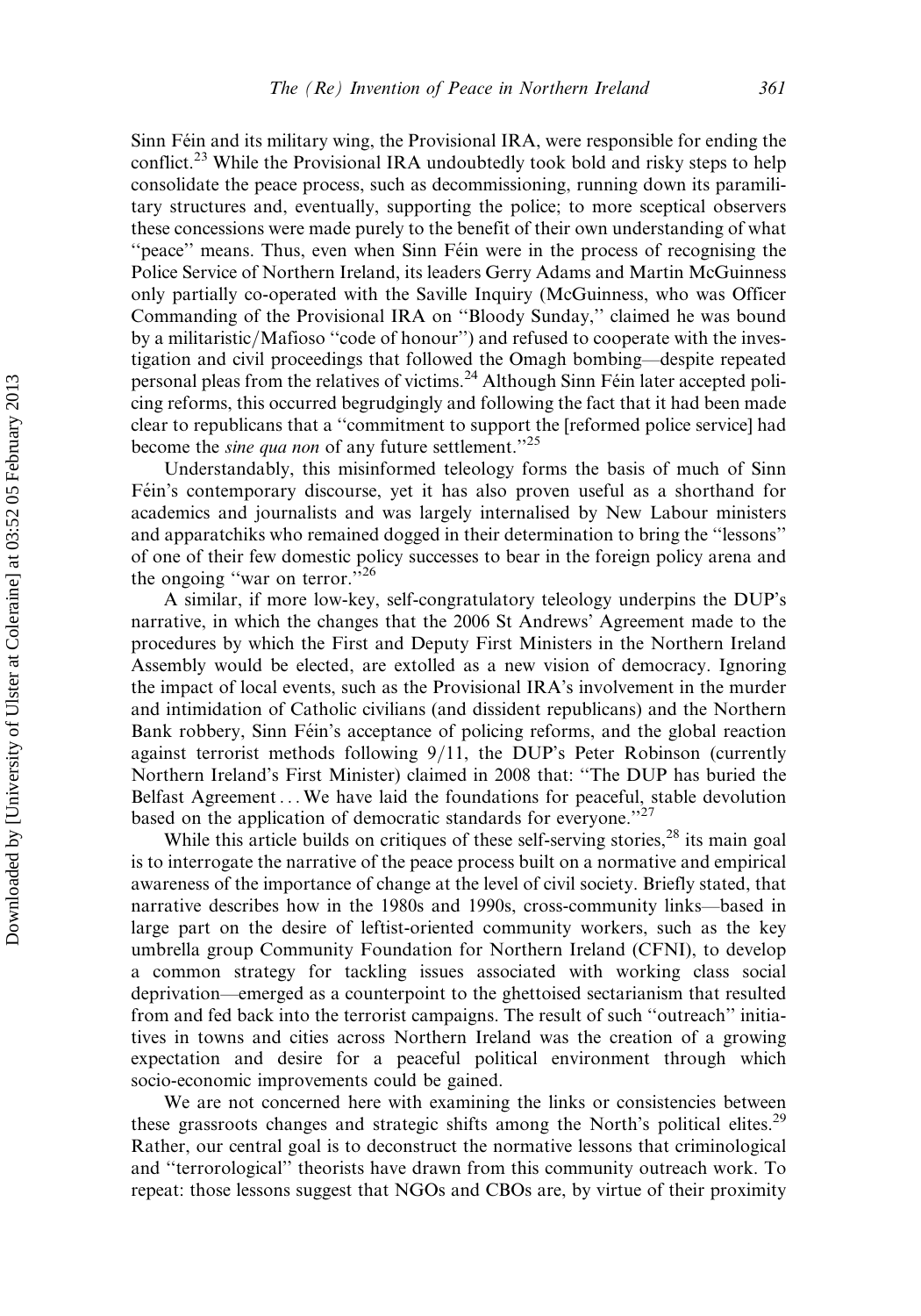to terrorist organisations, essential for building peace.<sup>30</sup> Thus, terrorists—or, in the discourse of conflict transformation theorists and the former Secretary General of the United Nations, ''ex-combatants'' or ''activists''—must not be marginalised or required to account for their crimes; punishment and retribution are to be sidelined in favour of restitution and reconciliation; and ''post-conflict'' (or ''transitional'') societies (not to mention their victims) are expected to countenance the ''disarmament, demobilisation, and reintegration'' of the perpetrators of violence, murder, and war crimes. Our central contention is that that narrative depends upon and perpetuates a self-serving paradigm—namely, that NGOs and/or CBOs occupy a higher moral ground than agencies directly linked to the state—that is saturated with political assumptions, that is value-laden, and that is empirically unreliable.

#### The Multiple Meanings of ''Peace''

The concept of ''peace'' has generated no universal definitions. In Roman times it meant little other than subjugation of an entire people by a victorious imperial legion. In reality (both historically and contemporaneously) ''peace'' is not a neutral end-state but a détente between antagonistic belligerents, who have employed, or threatened to employ, the use of force to attain a stated end goal. In this sense ''peace'' is not so much the opposite of ''war'' (the latter term defined by the pre-eminent theorist of warfare Carl Von Clausewitz as ''the extension of political discourse by other means'') but the equilibration established by two or more belligerents, who find themselves caught between escalation and de-escalation of their conflict. Arguably, there is an idealistic fallacy in peace studies, which sees peace through atavistic eyes: i.e., as a natural state of being. Even the prominent peace studies scholar John Paul Lederach recognises the limits of this altruistic narrative. In Lederach's view peace is the uneasy relationship between belligerents, carefully managed so as not to spill over into outright hostility and violent conflict. Thus, he argues that post-conflict peacebuilding and reconciliation must envision the future in a way that enhances interdependence between the parties in conflict.<sup>31</sup>

Moreover, peace can be used for either benign or malign ends, as is suggestive of the Pax Romana example, and can actually reinforce common misperceptions of the causes, trajectory, and consequences of the conflict. In fact, even those scholars who claim to be supporting the reinstatement of peace are far from adhering to Johann Galtung's dictum of ''peace by peaceful means'' and are instead risking perpetuating the conflict by other means. In short, the weapons in this meta-conflict are narratives underpinned by their own notions of what constitutes peace. As some scholars have recently pointed out in a growing body of literature on the liberal peace: ''peace has been invented and reinvented throughout history, with each reinvention reflecting the dominant values and power that dominate that particular era."<sup>32</sup>

The Galtungian-Lederachian view of a maximalist peace informs criminologically inspired critiques of terrorism<sup>33</sup> and peace-building.<sup>34</sup> In this view, ensuring parity in socio-economic opportunity goes hand-in-hand with ensuring that perceptions of grievances and exclusion are diminished and alleviated. Indeed, criminologicallyinspired critics perceive a demonstrable reluctance by ''orthodox, mainstream terrorologists'' to adopt empathetic attitudes to what they term ''activists'' or "ex-combatants." This is a methodological failing, they argue, which is compounded by the unwillingness of the defenders of the liberal-democratic state to countenance conflict resolution methods that lie outside the bounds of the state. As an alternative,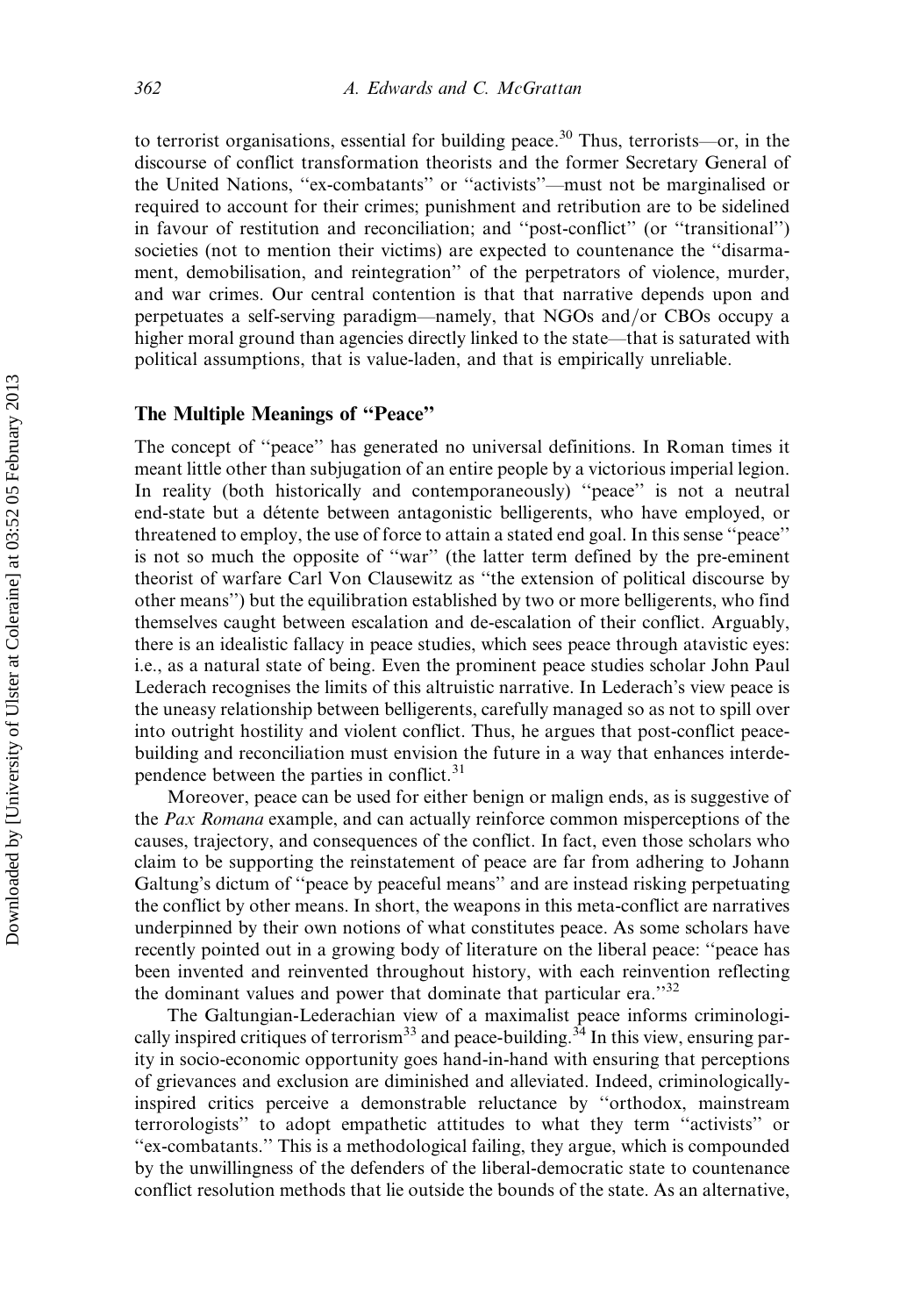criminological theorists argue that not only are ex-combatants influential in mediating disputes and setting the agenda for debates within and between post-conflict communities,<sup>35</sup> but that their demonstrable leadership skills should be utilised for the purposes of engendering peace.<sup>36</sup>

In Northern Ireland, the initial (and, arguably, continued) fragility of the peace process lent a sense of urgency to these arguments—particularly, the idea that the "scars" of the past must be healed in order for society to move forward. $37$  This has had wider echoes and—as Kofi Annan's sentiments (cited at the beginning of this article) illustrate—is increasingly taken as a sine qua non for societies emerging from violent conflicts. Marcel Baumann, for example, argues that:

The prerequisite for the divided communities being part of the same postconflict society is to achieve a common, not a divided understanding of the violent past in order to move forward: understanding the other's 'understanding' of violence means to reach a mutual understanding that both sides fought a campaign which from their own perspective was just and legitimate. The morality of the 'other's violence' has to be recognised.<sup>38</sup>

As with Annan's statement—and in chorus with the idea held by Northern Irish criminologists—that former terrorists should be listened to because of their innate ''community leadership,'' we find it difficult to engage with the moral vacuity and prolix sophistry of Baumann's contention. That it requires victims of terrorism to be reconciled with perpetrators of terrorism is such an obvious objection that little more needs to be said. However, this brand of theorising also does violence to the historical fact: that the vast majority of people in Northern Ireland disavowed the assassinations and bombings carried out by the main terrorist groupings.<sup>39</sup>

The evidence presented in recent work by McAuley et al. reaffirms our viewpoint. They argue that the lack of a comprehensive mechanism for ''dealing with the past'' creates an imperative to engage critically with former terrorist ''community involvement'' in the present. Moreover, they also point out that among those ex-terrorists, ''ideological antipathy remains intact ... the past has not been abandoned, but a more pragmatic approach to the articulation and advancement of ideological goals has been adopted."<sup>40</sup> In other words, Northern Ireland has not experienced a "Year Zero''—and while a ''transition'' is undoubtedly taking place, protagonists remain convinced of their narratives and their current political projects, accordingly, depend upon demonstrable and visible continuities with the past.

## Northern Ireland and the ''Peace Consultancy Industry''

Of course, former terrorists are perfectly within their rights to hold fast to what they perceive as justifiable, ethical, and coherent ideological beliefs. The problem is that the perpetuation of assumed historical continuity within those beliefs militates against the stated goals of the British government and the community sector for encouraging some form of a shared future for Northern Ireland.<sup>41</sup> As we pointed out above, the involvement of the NGO-CBO sector is seen by many criminological and political science theorists to be essential for fostering and encouraging peace. However, as Audra Mitchell demonstrates, problems arise when governmental policies are framed using the idea that these groups are ''representative'' of society at large.<sup>42</sup> She goes on to argue that the nexus of political groups in Northern Ireland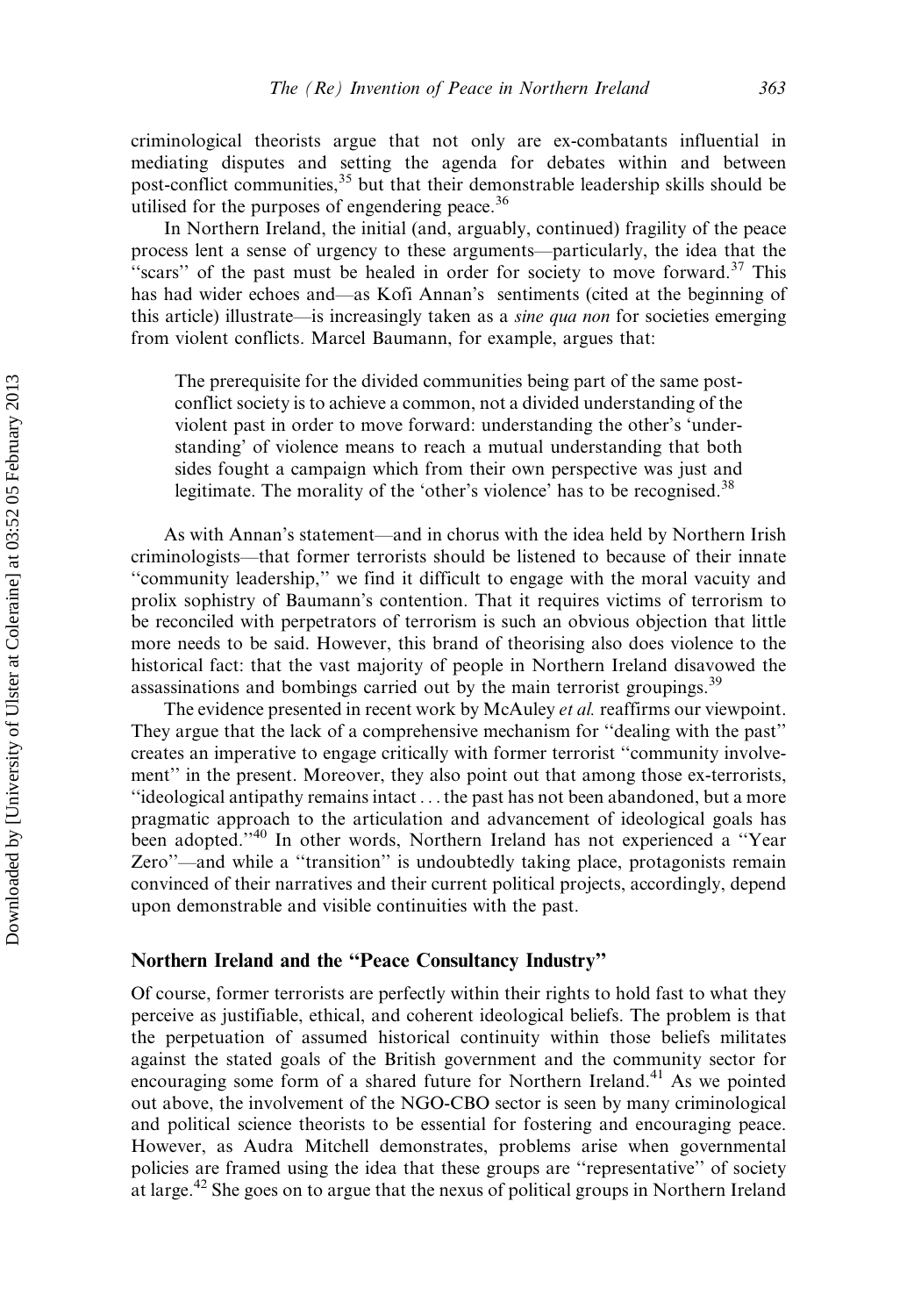is based around the ''incentive'' that governmental funding offers—thus, groups understandably emphasise a narrative that suggests they ''represent'' ''certain groups of people.'' While Mitchell's critique raises important questions concerning ideas and procedures related to democratic scrutiny and accountability, these issues are sidestepped in the zero-sum, ethnic conflict situation that is Northern Ireland. In this situation, the NGO-CBO sector is inevitably closely linked to communities that are in-themselves highly reified and to a large degree ideologically coherent.

Working under the banner, ''supporting people, strengthening communities, building peace,'' CFNI is one of the major NGOs in the Province (along with other organisations such as Mediation Northern Ireland and Healing Through Remembering) and one of the main providers of funds for community-based initiatives. From its establishment as the Northern Ireland Voluntary Trust in 1979, CFNI has attempted to combat economic deprivation, social exclusion, and the malignant effects of inter-communal violence.<sup>43</sup> Given that all these still exist, the continued funding of the organisation is, at the very least, perplexing. Of course, CFNI might presumably respond by arguing that things are better now than they were in 1979, but things were better in 1979 than they were, for example, in the early years of the conflict when the death tolls were highest. Since the signing of the 1998 Agreement, CFNI has—unlike, for example, Mediation Northern Ireland—become increasingly involved with funding ex-terrorist groups. While part of that difference might be put down to the fact that the latter is more specifically dedicated to facilitating the resolution of localised inter-communal disputes, whereas CFNI has an (arguably) broader commitment to "peace building";<sup>44</sup> however, it may also be seen to arise from the idea that it is important to bring ex-terrorists into ''civil'' or ''normal'' society. As the Foundation's director, Avila Kilmurray, pointed out in 2004, this would be achieved by establishing steering groups to encourage dialogue:

One such Committee was composed of representatives of all the paramilitary ex-prisoner groups, from all sides of our sectarian divide, who met some eight times a year to make recommendations on funding applications received relating to the re-integration of ex-prisoners into society. Two years earlier they had been killing each other. This was high level risk-taking for peace, and it happened at a time when politicians were refusing to meet each other.<sup>45</sup>

The decision that tackling social exclusion and the effects of inter-communal violence can be achieved by the courting of ex-terrorists is a notable achievement in and of itself. Further, it has had several offshoots. Firstly, the project has expanded to include practitioner/academic input through the commissioning of research reports from Brian Gormally and Kieran McEvoy—both of whom have been heavily involved in community restorative justice schemes and the voluntary prisoner welfare group, the Northern Ireland Association for the Care and Resettlement of Offenders.<sup>46</sup> The danger with this approach is that it abridges the "lessons of the past'' to a focus on what perpetrators rather than victims have learned, and in so doing valorises terroristic self-exculpations and self-justifications.

A second significant achievement is the almost £3 million of PEACE III funding that the Northern Ireland Executive spent on a Key Stage 4 learning resource.<sup>47</sup> Based on ex-prisoners' narratives of the conflict—and produced as a result of collaboration between the CFNI and ex-prisoners' groups such as *Coiste an n-Iarchimi* and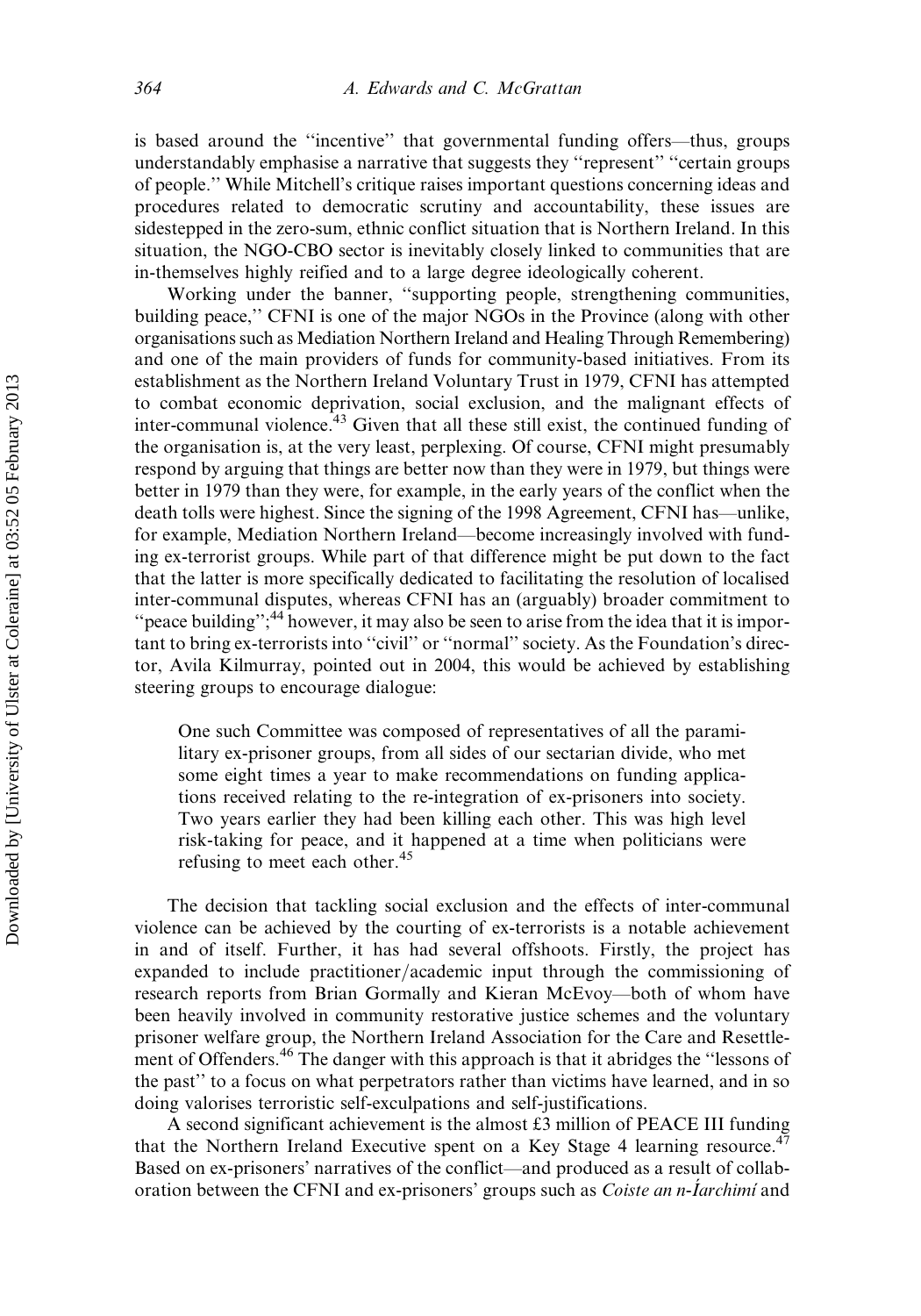EPIC—the ''history'' book and DVD has, according to the then Minister for Education, Sinn Féin's Catriona Ruane, "a strong emphasis on anti-sectarianism" and the need for ex-prisoners to ''contribute positively'' towards building a peaceful society so as to "ensure that history does not repeat itself."<sup>48</sup> Given the lack of emphasis on anti-violence, alternatives to the conflict (such as the peaceful and mass civil rights movement), or to the terrorists' victims, it may not be completely unfair to take ''positive contribution'' to refer to whatever is beneficial for the perpetrators of the violence.49 In this instance the danger of valorising terroristic narratives over the very real effect of violence on victims is borne out. Thus, teachers are advised that that ''[t]he term 'paramilitary' is not used in this resource as political ex-prisoners see it as a term associated with gangs etc. that disregards their political motivation'' (CFNI, 2010, p. 15). The absence of any suggestion of approval from Northern Irish educational authorities is indicative of the ambiguous educative value of asking 15- and 16-year-olds to place ex-terrorists' self-pitying narratives of family break-up, parental disapproval, and psychological breakdown on a ''consequence wheel"—particularly when the "consequences" for victims is filtered through a nebulous framework of collective responsibility:

I met the brother of one of my victims once. I didn't know it at the time. I don't know what I would have said, could have said ... That's on a personal level. On a more wider victim-survivor [sic] I don't think I'd have a problem speaking about those general things. But the personal thing I find difficult.

The pragmatic and myopic morality that lies at the heart of this project is described by several academic and civic society voices at the end of the ''book,'' including Professor Kieran McEvoy, Professor Monica McWilliams (current Chief Commissioner of the Northern Ireland Human Rights Commission), and Dr Peter Shirlow. The latter, for example, concludes that,

... former prisoners are trying to do as much as they can to stop a return to violence and to train and assist young people to think more positively about the other community. All of this work is based upon respect and mutual tolerance.

Of course it is very difficult to argue against such lofty ideals and dedication; however, the essentially navel-gazing and vacuous nature of the exercise becomes apparent when terms such as ''the other community'' are deployed inclusively and as means of silencing the voices of those who might be wary about countenancing ex-terrorists. Taken a step further, it may not be completely cynical to infer that normal community relations means enforced ''reconciliation'' with the very people who destroyed relationships within and between communities for over thirty years.

Why should this matter? Well, if peace is simply taken to mean ''stability'' (or something akin to "negative peace"), then, of course, what we have in Northern Ireland is not stability at all; it is what one community relations worker refers to as "a truce."<sup>50</sup> However, if peace is taken to mean something more; if it is taken to involve principles of justice, accountability, responsibility, participation, and equality (elements of ''positive peace''), then the Northern Irish settlement process needs to be seen as involving deeper political, juridical, communal, and personal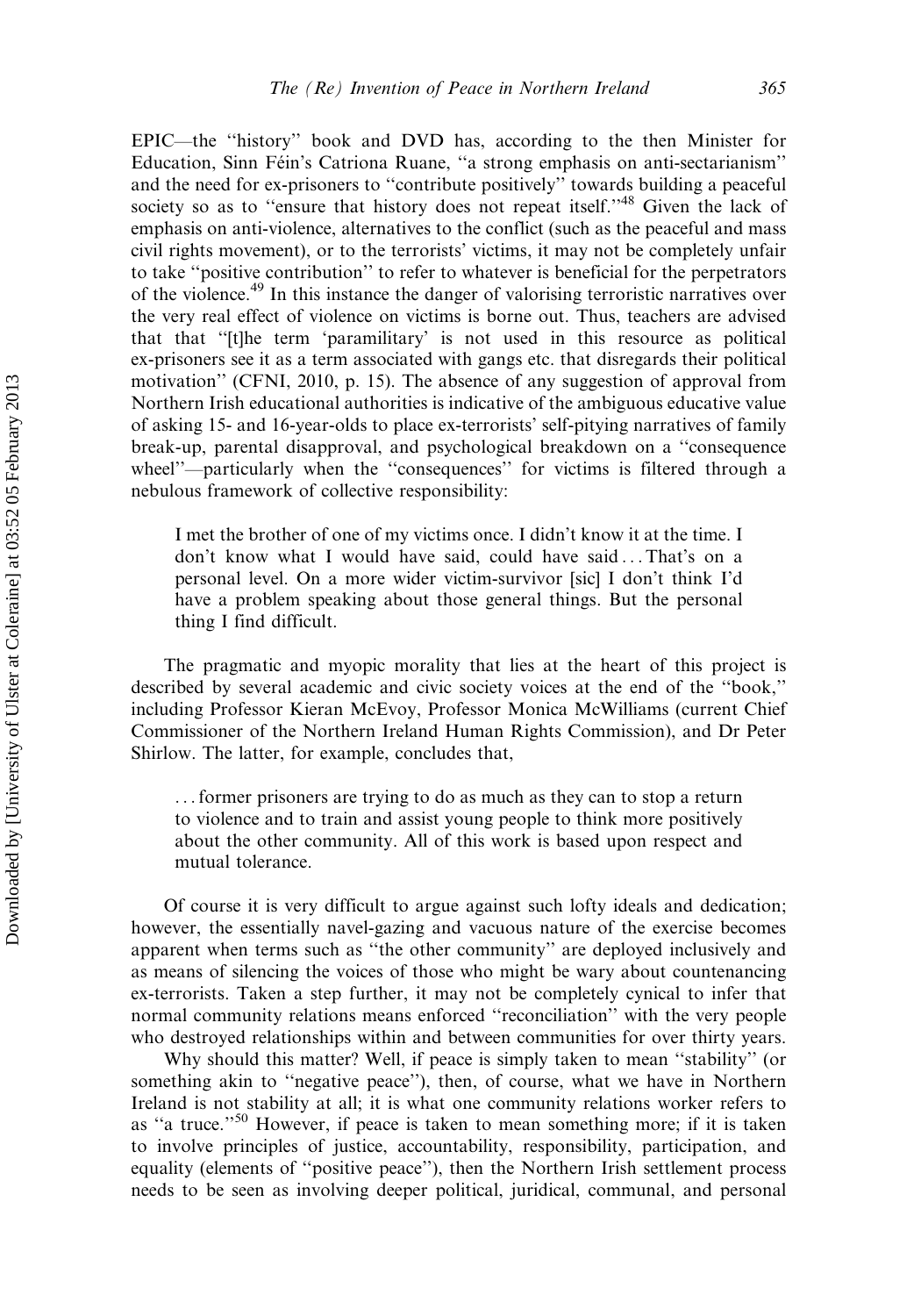issues.<sup>51</sup> The key point is that everyday life in Northern Ireland takes place within an overarching political framework relating to conflict transformation and to the transitional phase from violence to peace. The insinuation of the idea that the conflict was about something justifiable or inevitable and the exclusion of the fact that the vast majority of the people of the North rejected the violence points to something more than a struggle over the historical record: it suggests an internalization, at the level of the personal and the everyday, the leitmotifs and values of the conflict—values and leitmotifs redolent with sectarianism, division, and crude, violent political power.

The valorisation of terrorism is exacerbated in the very reluctance by proponents of an anti-state narrative to frame their position in class rather than ideological terms. Yet, owing to the repetition of platitudes, that structural bias is concealed rather than articulated. Rather than the debate occurring around questions of class or nationalist politics, anti-state theorists couch their rhetoric in pseudo-Marxian language and depict ''the state'' as an outside and malevolent presence that suppresses communal aspirations. In many ways, this is simply a rehash of the Weberian vision of a dominant state and defenceless communities, which, in purely political science terms, is severely anachronistic to the point of being virtually worthless as an explanatory model.<sup>52</sup> Thus, as McEvoy and Gormally explain,

... the term 'from below' [in relation to transitional practices] is increasingly used to denote a 'resistant' or 'mobilising' character to the actions of community, civil society and other non-state actors in their opposition to powerful political, social or economic forces.<sup>53</sup>

Given that recent research has questioned the ideological narratives upon which the justification for terrorist violence is based,<sup>54</sup> it remains a moot point about individual terrorist experiences, even if they are orientated towards the altruistic goals of preventing further radicalism and extremism developing in and convulsing their respective communities. What we must guard against is the substitution of the historical record with these narratives, of how we understand the past, and how that is used to equip individuals and communities for facing the future. There is evidence that such narratives are inherently anti-state and prone to being manipulated by political elites to justify their current policies. Thus republicanism has proven itself to be much more sophisticated in inventing and reinventing itself and its definition of what constitutes peace for the wider nationalist community. Moreover, Sinn Féin has been much more astute in communicating that to its grassroots than other political parties. Generally speaking they have done so by relying on the middle-range actors, such as NGOs and CBOs, to draw them closer into contact with civil society and ultimately the state itself. As Kevin Bean has observed, these ''contradictions are built into the institutionalized power of the movement, which ensures that the Provisional state is unlikely to wither away."<sup>55</sup>

#### Northern Ireland and the ''Terrorism'' Debate

To return to the question we referred to above: Why does any of this matter? This section argues that the over-estimation of the role of NGOs and CBOs—in which former terrorists participate in creating and fostering the Northern Irish peace matters a great deal, in both policy and ethical terms. While that over-estimation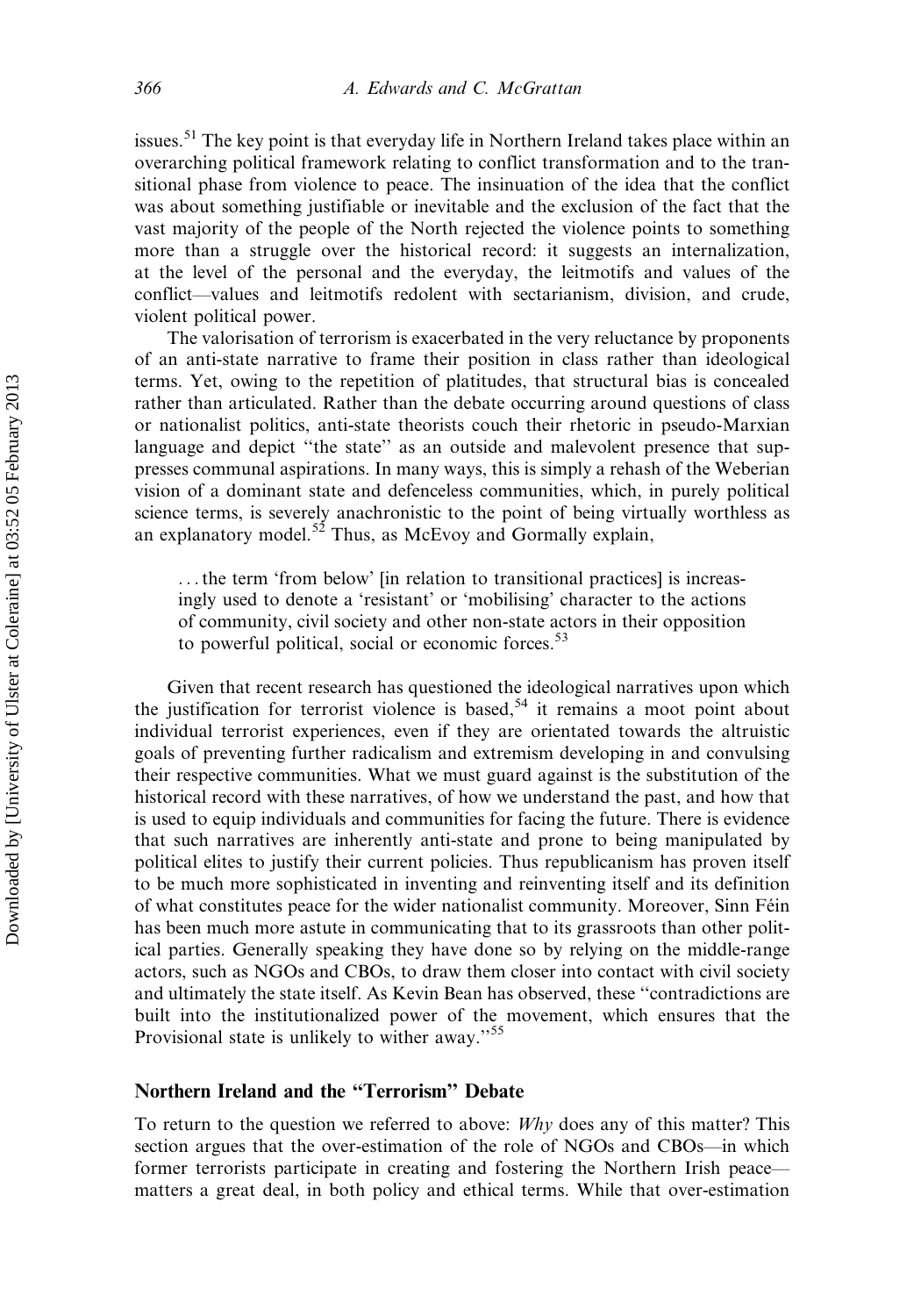may be seen as verging on a tendency towards the recycling and reproduction of terroristic narratives, at the very least it contributes to the institutionalisation of a particularistic conception of ''peace.'' The maximalist conception of peace that lies at the heart of such policies essentially proceeds from a tautological view of what a peace process should look like—thus ideas about inclusivity obviously mean bringing terrorists in from the ''cold.'' The incongruity of including terrorists, while re-marginalising and re-silencing the victims of their crimes, is, however, tantamount to a Panglossian perspective on transition, that has everything to do with moralising and little or nothing to do with morality—a perspective that has everything to do with teleology and little or nothing to do with empirical reality.<sup>56</sup>

In part, this is perhaps predictable. After all, debates over the nature and character of terrorism have centred on the moral trappings of the concept, with some critics emphasising the pejorative connotations of its usage by states and supranational institutions. We, instead, employ the term in the analytical sense, as a coercive strategy for sub-state actors wishing to influence the behaviour of a stronger opponent.<sup>57</sup> The very use of the term ''terrorism'' to describe the actions of republicans and loyalists in Northern Ireland has been dropped from the academic discourse in favour of terms such as "combatants," "activists," or "paramilitaries," seemingly in order to emphasise the political core of their violence. Yet even this is subject to abuse, with commentators preferring to emphasise the political and ideological nature of republican violence vis-àvis the criminal and nefarious violence perpetrated by loyalists.58 Such double standards are discernable even in the current public discourse on counter terrorism. For instance, in the British government's own stand-point on terrorism there is a tendency to draw a clear distinction between the laudable ends, if not the ways and means, of Irish republican terrorists and the less-than-noble strategic priorities of the Islamist variant.<sup>59</sup> Indeed, many of those who reject the term "terrorist" or "terrorism" insist that the concept has always had—under all circumstances—''root causes,'' which, they argue, go some way towards explaining why individuals engaged in violent acts.<sup>60</sup>

The Provisional republican interpretation employed to explain the reason for the IRA's ceasefire plays up the organisation's own narrative outlining why it called a cessation to its military operations. Interestingly, I. William Zartman's conflict resolution theory of "mutually hurting stalemates" and "ripe moments"<sup>61</sup> is frequently used as a way of justifying the importance of the IRA ceasefire in laying the foundations of the peace process.<sup>62</sup> Moreover, the received narrative plays up republican principles, downplays the positive role played by the British government in instigating negotiations, and neglects the part played by the Royal Ulster Constabulary, British Army, and pro-state loyalist terrorists in applying coercive pressure on republicans.<sup>63</sup> It also conveniently dismisses the role played by deep penetration agents in steering the republican war machine towards ending its violence.<sup>64</sup>

As we pointed out above, the valorisation of the inclusion of terrorists and the amplification of their narratives—and of their ''important'' role in the peace process—risks mainstreaming or institutionalising a narrative bias in favour of their own post-hoc self-justifications. This can be seen in the promotion of Provisional republicanism as a positive force for change in the period leading up to and in the immediate wake of the 1998 Agreement.<sup>65</sup> So, while the peace process may indeed have occurred following initiatives by nationalist leaders to engage in more constructive negotiations, those initiatives were based on the de facto abdication of previous hard-line stances on British withdrawal and the need for an executive role for the Southern state in the running of Northern Ireland.<sup>66</sup>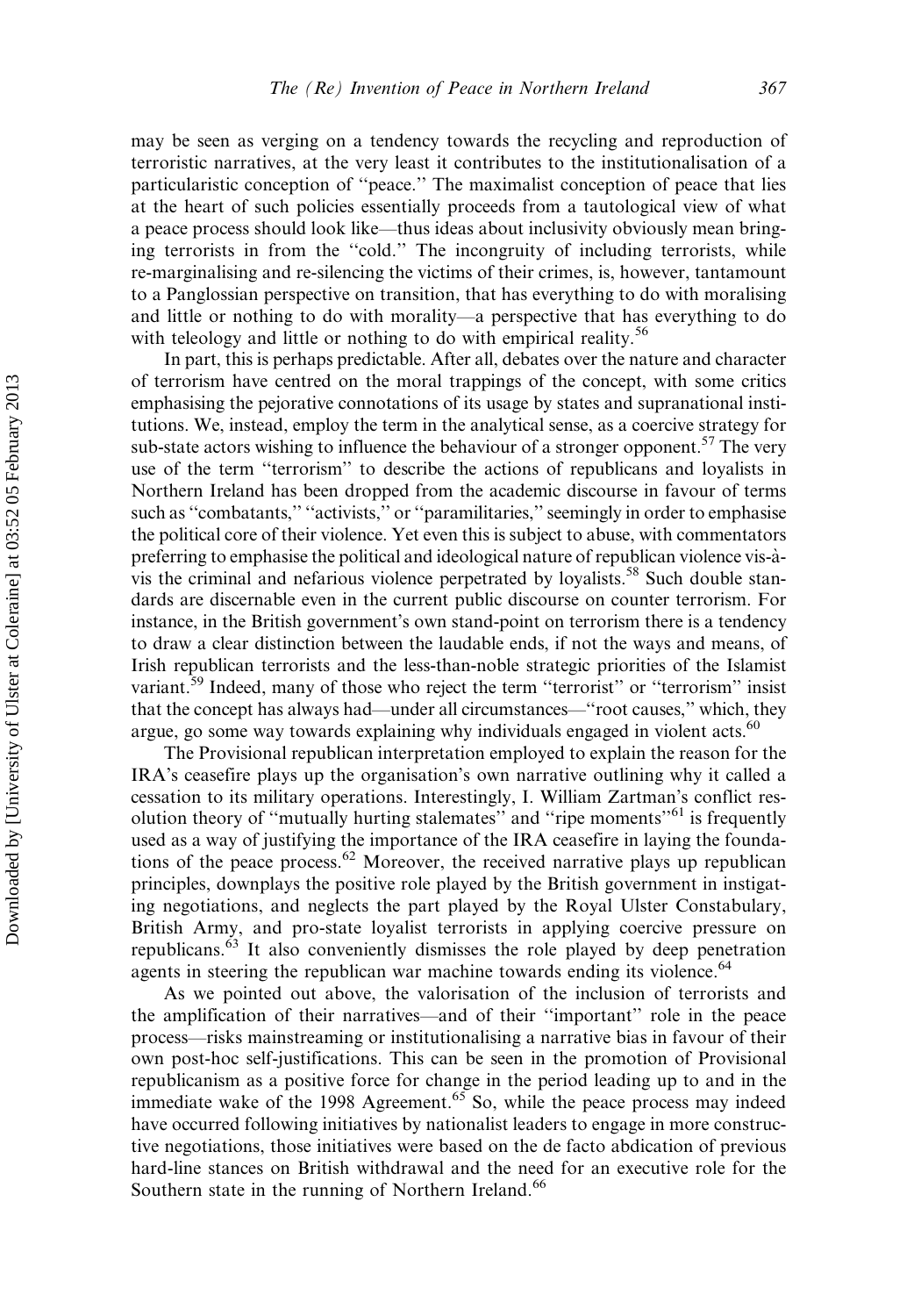This narrative is perhaps explicated most clearly in Kevin Bean's recent work on the relationship(s) between the Provisional IRA and the British state. Bean, for example, argues that through a combination of hard and soft power, successive British governments effectively strangled Provisional terrorism. In particular, Bean focuses on the latter and charts how the government ''mainstreamed'' Provisional republicanism by controlling the framework within which community groups and inward investment initiatives operated in republican areas. Thus, he argues that,

To the state, the [P]rovisionals were people it could do business with, and they remained indispensable in the management of conflict. The toleration of a republican pseudo-state within limits that did not challenge theauthority of the 'real' state remains an acceptable if messy compromise.<sup>67</sup>

Intriguingly, nowhere does Bean, or other scholars of republicanism such as Martyn Frampton or Henry Patterson for that matter, make the claims that sociologists and criminologists make regarding the need of elevating terrorist assassins to the status of community leaders. In fact, rather than indulging in terroristic narratives regarding the importance of them doing the "heavy lifting" of the peace process,<sup>68</sup> Bean's explanation depends on the idea that the peace process arose out of—and occurred within—certain patterns of more or less acceptable behaviour on the part of terrorist organisations, which were ultimately determined by the state.

That narrative contrasts strongly with the early criticisms of British obtuseness in the face of a return by the PIRA to armed struggle in 1996–97 that lambasted the state for wasting the opportunity for peace. Two of the chief proponents of this view concluded that this had more to do with ''the influence of those within the state with a vested interest in a return to violence, it is indisputable that a significant opportunity for peace has been wasted to date."<sup>69</sup> Such a critical viewpoint was congruent with Sinn Féin criticisms of the British government's decision to request decommissioning of IRA weapons prior to admitting the political representatives of the IRA into talks. Retrospectively some unelected government advisors criticised former government policy on this matter,<sup>70</sup> suggesting that the IRA's political representatives should have been admitted to inclusive negotiations.<sup>71</sup> This seems all the more unbelievable given that the two main negotiators on the Sinn Féin team, Gerry Adams and Martin McGuinness, were still active members of the terrorist group's ruling Army Council at the time when they were negotiating with other parties to the conflict.<sup>72</sup> Thus, even during the breakdown of the PIRA's ceasefire in 1996, Sinn Féin President Gerry Adams pointed out that:

Peace in Ireland can only be achieved through honest dialogue and democratic negotiations based on equality. This is not a military problem. It is a political problem which was militarised by the British. It needs a political solution; that can only be achieved by dialogue.<sup>73</sup>

That terrorists should pay lip-service to the democratic process is nothing new. Indeed, Neumann and Smith remind us that despite the near-universal failure of terrorist campaigns, the most successful have survived by evolving into political parties or social movements.<sup>74</sup> In the case of the Provisional IRA its longevity has been assured by the capacity to regenerate its message at a community level and establish what one scholar has called the "Provo pseudo state."<sup>75</sup>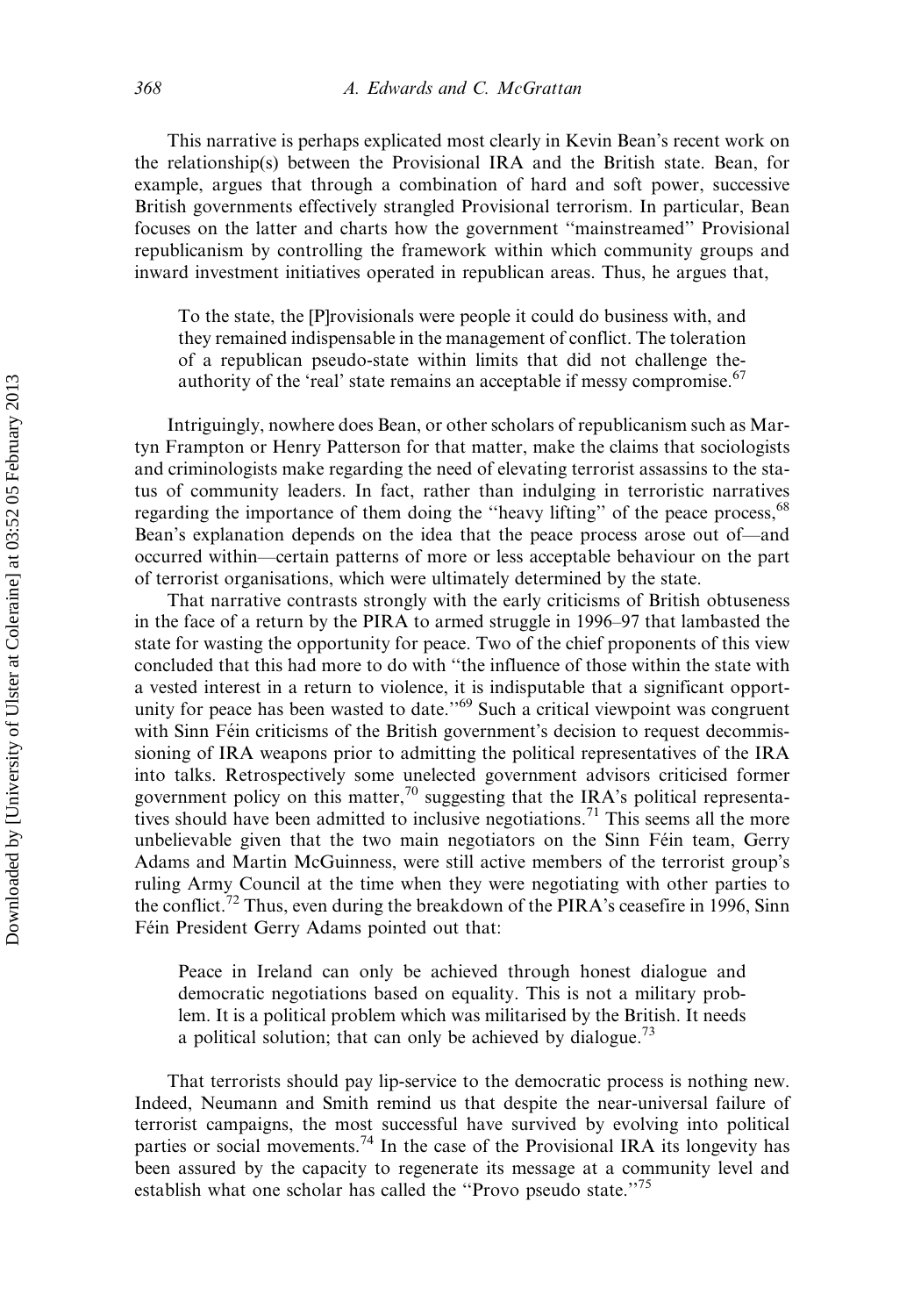While it may be expedient for a government to "talk to terrorists" who are willing to negotiate,76 there seems to be a logical gap between that pragmatic stance and the fact that those terrorists are seeking to transcend the democratic foundations of the state itself—that is, while they are working within Northern Ireland's administrative structures, the end goal remains reunification and to that end those structures are considered transitory and transformative. Certainly, the Adams-McGuinness peace strategy has become a vehicle for administering British rule in a partitioned state. Yet, while their theology refuses to recognise that state, their apparent acquiescence cannot be taken as apostasy—rather, it may be more helpful to view actions such as signing up to support the police service (while refusing to encourage supporters to give information about the Omagh bombers) to the authorities as a way of transcending the state: of coming within its auspices while at the same time moving beyond them. Indeed, Adams and McGuinness have consistently made it clear that the 1998 Agreement is but a ''stepping stone'' to reunification. Yet this politico-theology also speaks to the peace process, or rather the very idea of ''peace,'' in an intensely problematic way. This is because it is this very dilemma—namely, the fluidity of the Sinn Féin position—that encapsulates the Ulster Unionist disillusionment with the peace process. This "anxiety"<sup>77</sup> was, if anything, heightened by Blair's handling of the peace process and is summed up eloquently by the commentator Dennis Kennedy:

If peace can be achieved, even with a measure of appeasement, then it is worthwhile. This is the strongest argument for the Belfast Agreement. It still leaves the appalling truth that a small subversive group ready to employ ruthless terror against the civilian population cannot be defeated in a democratic society where it commands only tiny minority support ... But part of the price has also been a blatant rewriting of history. The distortion of events and of language that is now deemed a necessary part of the 'peace process' is worrying. Terrorists are not required to surrender arms, but (eventually) to 'decommission' them. 'Decommissioning' is a term coined to accommodate the IRA's assertion that it is a legitimate army fighting a war. Its representatives negotiated a settlement within which both sides can reasonably claim moral authority.<sup>78</sup>

As we noted above, "critical" interpretations of the work of "orthodox" terrorism experts often lambast ''terrorologists'' for being too ''committed and practically engaged in supporting Western state power."<sup>79</sup> A common criticism is that "terrorologists'' are too willing to overlook indiscriminate attacks by states on civilians in armed conflict and are consequently fixated on the illegitimate nature of violence perpetrated by non-state actors.

#### Conclusion: Towards a ''Negative Peace''

The political scientist Feargal Cochrane has observed that ''[u]nless steps are taken to deal with the physical and psychological scars of war, it cannot be said to have ended and the likelihood is that it will re-emerge at a later date."<sup>80</sup> While it seems intuitively correct to say that past hurts must be treated or else they will fester and pollute the body politic in the future, in fact there is little or no empirical evidence for Cochrane's claim. Even in societies such as Germany and Spain, where debates over the past lay dormant for two generations, changed political contexts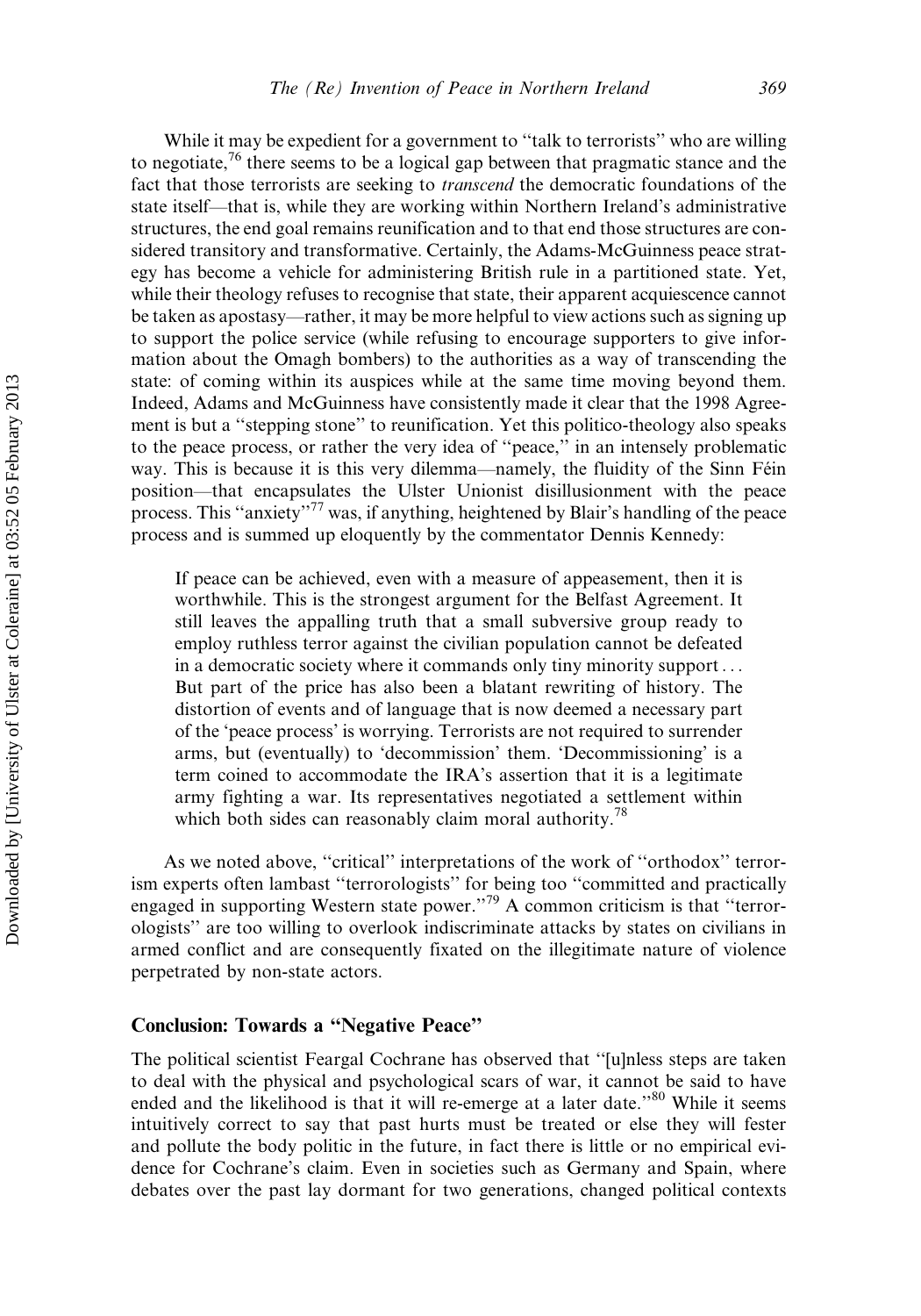meant that there would be no reprisal of fascism or a re-run of the civil war.<sup>81</sup> Cochrane's analysis proceeds along further dead-ends, adopting as he does the morally relativistic stand-point that both state and non-state based violence is wrong. Again, the very plausibility and the reasonableness of this position are part of its essential redundancy. For as Elizabeth Stanley points out:

In the current climate of the 'war on terror', where the methods and calibration of torture are commonly discussed as if the potential victims do not humanly exist and as if there is no terror or pain, such work on torture might have a practical use. It might offer a way to understand the dynamic nature of power, and how it is played out through legitimised state violence as well as within the everyday fear experienced by those who sense themselves as targets.<sup>82</sup>

Stanley argues that such work may reveal something of the power dynamics at work behind human rights abuses but it simultaneously covers its own position in a cloak of ostensible objectivity. Just as she argues that this assumption of innocence is not enough when dealing with torture, neither is it sufficient for analysing terrorism. Indeed, this idea is implicit in the Clausewitzian paradigm of warfare, which holds that ''war is the extension of politics by other means.''<sup>83</sup> In this view, contention is ever-present and political interaction always depends on the "clash of interests."<sup>84</sup> Of course, it is important to understand where those interests come from—and critically empathise with the beliefs that perpetuate the clashes. However, empathy does not mean countenancing terrorists' narratives nor does it mean that all voices have an equal right to be heard.

Indeed, the tragedy of Northern Ireland is not that it is too bound up with its past but is rather related to the fact that it has heard too much from one set of voices from the past—the voices that chose to perpetuate a ''war'' that resulted in over 3,703 deaths and approximately ten times that figure injured. $85$  While those voices may have suffered themselves, there is no doubt that they also benefited from the polarisation of political culture that the violence helped to sustain. The crucial lesson is that the extolling of those voices may actually be disruptive of peace, resulting as it does in the amplification of perpetrators' stories and the silencing—or, at the very least, distortion—of their victims' experiences. In this view, complaints of ''othering'' or "demonising" terrorists is a red herring<sup>86</sup> because, in this way, the pursuit of knowledge serves to suppress understanding and the inclusion of terrorist acts to the detriment of a peaceful transformation of the conflict.

We have suggested that the anti-state critique of terrorism studies depends on a superficially successful mixture of a range of semi- or unarticulated assumptions regarding peace, the role of the state, and the role of ''liberal-democratic'' analysts. While these critics are certainly correct to voice concerns over state-sponsored terrorism—where it exists—we have found their alternative model to be singularly lacking in political, historical, or moral understanding. We argued that this consists of structurally biased political assumptions based on chronologically truncated ''transitions,'' a superficial dichotomy of state-versus-community, and an empathetic approach to terrorist narrative understandings that neglects victims' experiences and verges on explaining away murder.

While we express surprise that criminologists (who generally espouse a nuanced appreciation of ''the state'') have propagated a neo-Weberian model, as regards the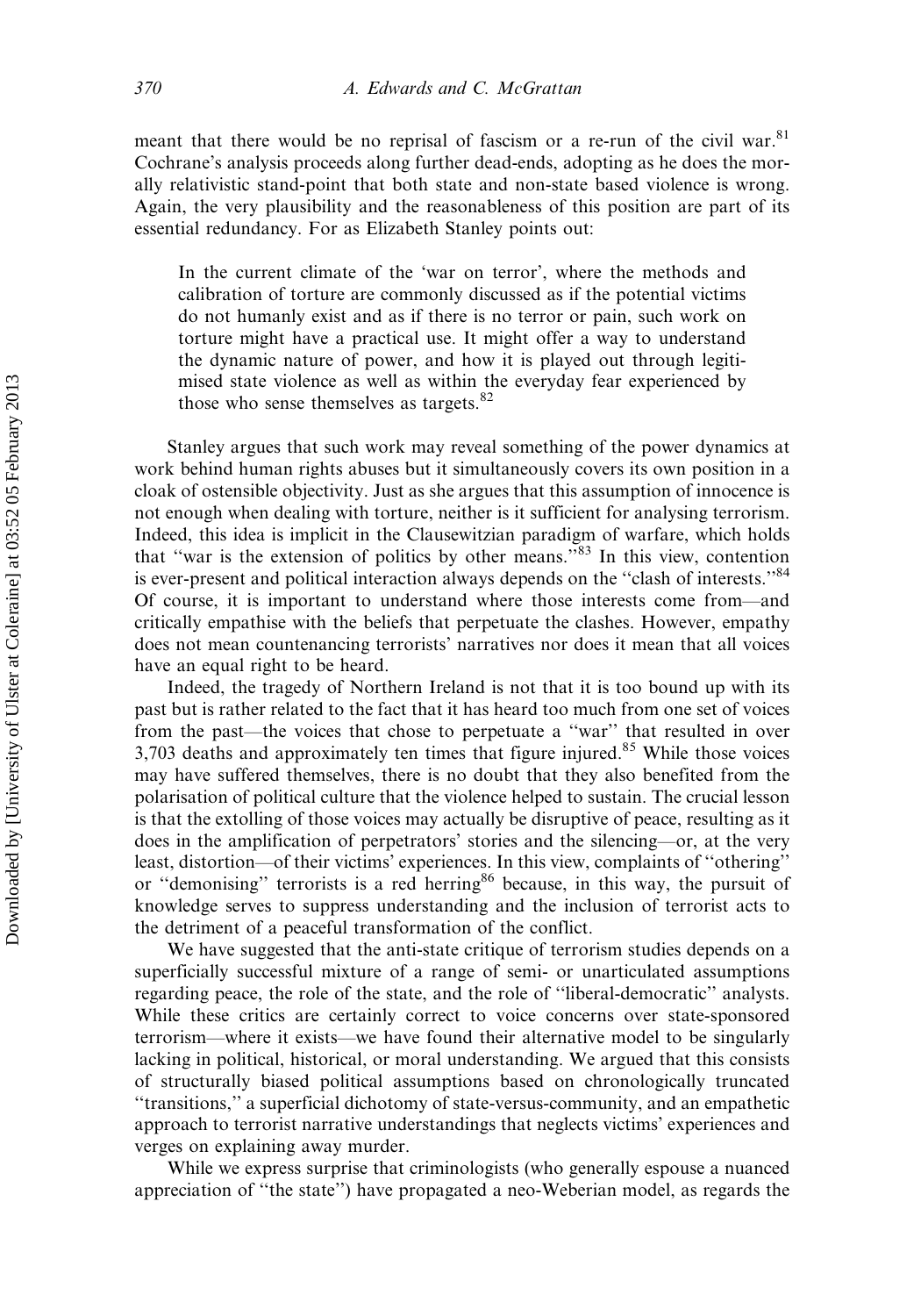Northern Irish case in particular, we find it difficult to explain the rejection or the reluctance to engage with socialist and left-wing alternatives to the ideological, anti-state model. Indeed, in their evaluation of a stream of grassroots dealing with the past initiatives funded by the Community Foundation for Northern Ireland, Gormally and McEvoy appraised the work of Trademark, a training organisation associated with the Irish Congress of Trade Unions. While they admitted that respondents who had experienced Trademark's ''political'' approach to the past were positive, Gormally and McEvoy's self-appointed task of identifying lessons ''for the future'' seemingly militated against a serious consideration of Trademark's methodology.<sup>87</sup> While that approach may be criticised for taking an ''instrumental'' view of the history of the Northern conflict in a similar way to the anti-state analysts, it is nevertheless qualitatively different, insofar as it links sectarianism to prejudice and discrimination and argues that social justice demands that these attitudes be interrogated and challenged. As Trademark points out, ''[c]hanging attitudes that are assumed to be sectarian demands that those doing the challenging are aware of their own sectarian prejudice and have the facilitative skills to talk about these divisive issues."<sup>88</sup> While we are reluctant to breach the Biblical injunction to "first take the log out of your own eye,'' this article has suggested that the anti-state terrorist critique not only singularly fails to initiate serious debate over how we approach the study of terrorism or account for the impact of terrorist actions, but through its obfuscations it reframes the agenda in favour of terrorists and against their victims.

#### Notes

1. J. Galtung, ''What if the devil were interested in peace research?'' Journal of Peace Research 25, no. 1 (1988), 2.

2. K. Annan, ''Foreword to the Integrated Disarmament, Demobilization and Reintegration Standards'' (N.P.: United Nations Secretary-General, December 2006), http:// www.unddr.org/iddrs/foreword.pdf

3. House of Commons Communities and Local Government Committee, Preventing Violent Extremism, Sixth Report of Session 2009–10 (London: The Stationery Office, 16 March 2010), 3.

4. Ibid., 68.

5. As one critic of the government's policy towards the Muslim community has observed: ''At the level of the community, which is differentiated by ethnicity, culture, social class, region and sect, a number of Muslim civil society and community organizations are working at the grassroots and their activities are delivering some valuable outcomes. As developments emerge in the light of concerted efforts to confront the problems of extremism, what will remain important are issues that exist at the heart of the problem. For most Muslims in Britain there is pernicious socio-economic and ethno-cultural exclusion. As structural pre-conditions emerge to permit education, jobs, and housing opportunities, only then will groups value their presence in society by becoming engaged citizens in the context of an ever-evolving national politico-cultural framework'' (440). See Tahir Abbas, ''Ethno-Religious Identities and Islamic Political Radicalism in the UK: A Case Study,'' Journal of Muslim Minority Affairs 27, no. 3 (2007): 429–442.

6. See also G. Champion, BBC Radio 4, ''Prison is 'not taming' Islamic radicals,'' http://news.bbc.co.uk/1/hi/uk/8615390.stm

7. House of Commons Report (see note 3 above), 67.

8. See B. Barton and P. Roche, The Northern Ireland Question: The Belfast Agreement and the Peace Process (Basingstoke: Palgrave Macmillan, 2009); M. Cox, A. Guelke, and F. Stephen, A Farewell to Arms? Beyond the Good Friday Agreement (Manchester: Manchester University Press, 2006); A. Edwards and C. McGrattan, The Northern Ireland Conflict: A Beginner's Guide (Oxford: Oneworld, 2010); J. Tonge, Northern Ireland (Cambridge: Polity Press, 2006).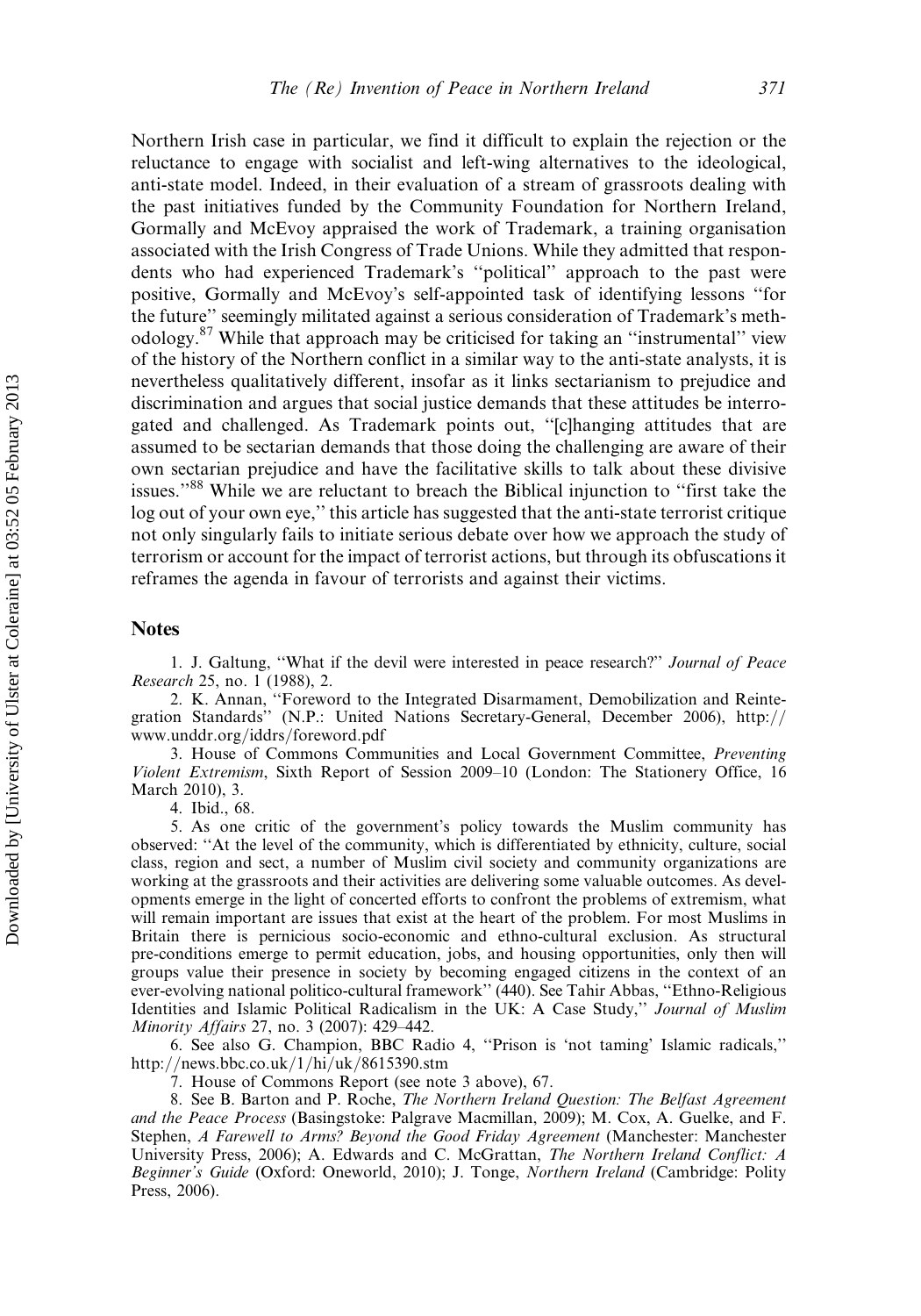9. See the comments from former Sinn Féin activists, turned "dissidents," in S. Breen, "The Fresh Face of Rioting is Nothing New in Ardoyne," Sunday Independent, 19 July 2009. Full details of Sinn Féin's "peace strategy" can be found archived at: http://www. sinnfein.ie/files/DefendingtheGFA.pdf

10. The Guardian, 6 March 2009. The threat level was increased from ''substantial'' to ''severe,'' meaning an attack was highly likely.

11. ISC, Intelligence and Security Committee Annual Report 2009–10, Cmd. 7844, (London: TSO, March 2010), 11. Emphasis in original.

12. The Independent, 9 September 2009; An Phoblacht, 10 September 2009.

13. IMC, Twenty-Third Report of the Independent Monitoring Commission (London: TSO, May 2010), http://www.independentmonitoringcommission.org/documents/uploads/ 23.%20Twenty-Third%20Report.pdf

14. Purvis was loyalism's sole Northern Ireland Assembly representative and a staunch advocate of the Belfast/Good Friday Agreement. For background on the PUP and its relationship to the UVF see A. Edwards, ''The Progressive Unionist Party of Northern Ireland: A Left-wing Voice in an Ethnically Divided Society,'' British Journal of Politics and International Relations 12, no. 4 (2010): 590–614. For these recent developments within loyalism, see L. Clarke, ''The paramilitaries finding new energy, Sunday Times,'' 8 June 2010.

15. IMC, Twenty-Fourth Report of the Independent Monitoring Commission (London: TSO, September 2010), 3, http://www.independentmonitoringcommission.org/documents/ uploads/Twenty-Fourth%20Report.pdf

16. On the ''residual'' threat posed by terrorism to the peace process see A. Edwards, ''Abandoning Armed Resistance? The Ulster Volunteer Force as a Case-study of Strategic Terrorism in Northern Ireland,'' Studies in Conflict and Terrorism 32, no. 2, (2009): 146–166 and A. Edwards, ''When Terrorism as Strategy Fails: Dissident Irish Republicans and the Threat to British Security,'' Studies in Conflict and Terrorism 34, no. 2 (2011): 318–336.

17. Among other accounts, see P. Dixon, Northern Ireland: The Politics of War and Peace (Basingstoke: Palgrave, 2008); E. O'Kane, Britain, Ireland and Northern Ireland since 1980: The Totality of Relationships (Abingdon: Routledge, 2007).

18. P. Shirlow, J. Tonge, J. McAuley, and C. McGlynn, Abandoning Historical Conflict? Former Political Prisoners and Reconciliation in Northern Ireland (Manchester: Manchester University Press, 2010).

19. The idea that terrorists should be excluded from government underpinned the first devolved, power-sharing administration in Northern Ireland and much of government policy during the conflict; further additional arguments could be made to support our questioning of the easy linking of terrorist groups with inclusive democracy: Firstly, it was Provisional republicans and constitutional nationalists more so than the British government who compromised and accepted ideas about consent, decommissioning, and the fact that Britain would not ''persuade'' Ulster unionists to join a united Ireland (see, for instance, J. Bew, M. Frampton, and I. Gurruchaga, Talking to Terrorists: Making Peace in Northern Ireland and the Basque Country (London: C. Hurst  $\&$  Co, 2009)). Secondly, our contention has the benefit of avoiding the possibility that terrorist groups use ceasefires or power-sharing and consociational arrangements as stopping-off points, allowing themselves to regroup for a further push (see, for example, R. Alonso, ''Pathways Out of Terrorism in Northern Ireland and the Basque Country: The Misrepresentation of the Irish Model,'' Terrorism and Political Violence 16, no. 4 (2004): 695–713; and D. M. Tull and A. Mehler, ''The Hidden Costs of Power-Sharing: Reproducing Insurgent Violence in Africa,'' African Affairs 104 (2005): 375–398.

20. C. McGrattan '' 'Order out of Chaos': The Politics of Transitional Justice,'' Politics 29, no. 3 (2009): 164–172; C. McGrattan, ''Community-Based Restorative Justice in Northern Ireland: A Neo-Traditionalist Paradigm?,'' British Journal of Politics and International Relations 12, no. 3 (2010): 408–424. For evidence of how terroristic narratives are being disseminated to a wider audience see the remarkable publication, From Prison to Peace: Learning from the Experience of Political Ex-Prisoners – A resource for Local and Global Citizenship at Key Stage Four (Belfast: CFNI, June 2010).

21. See, for instance, Bew et al. (note 19 above); K. Bean, The New Politics of Sinn Fein (Liverpool: Liverpool University Press, 2007); M. Frampton, The Long March: The Political Strategy of Sinn Féin, 1981–2007 (Basingstoke: Palgrave Macmillan, 2009); H. Patterson, The Politics of Illusion: A Political History of the IRA (London: Serif, 1997).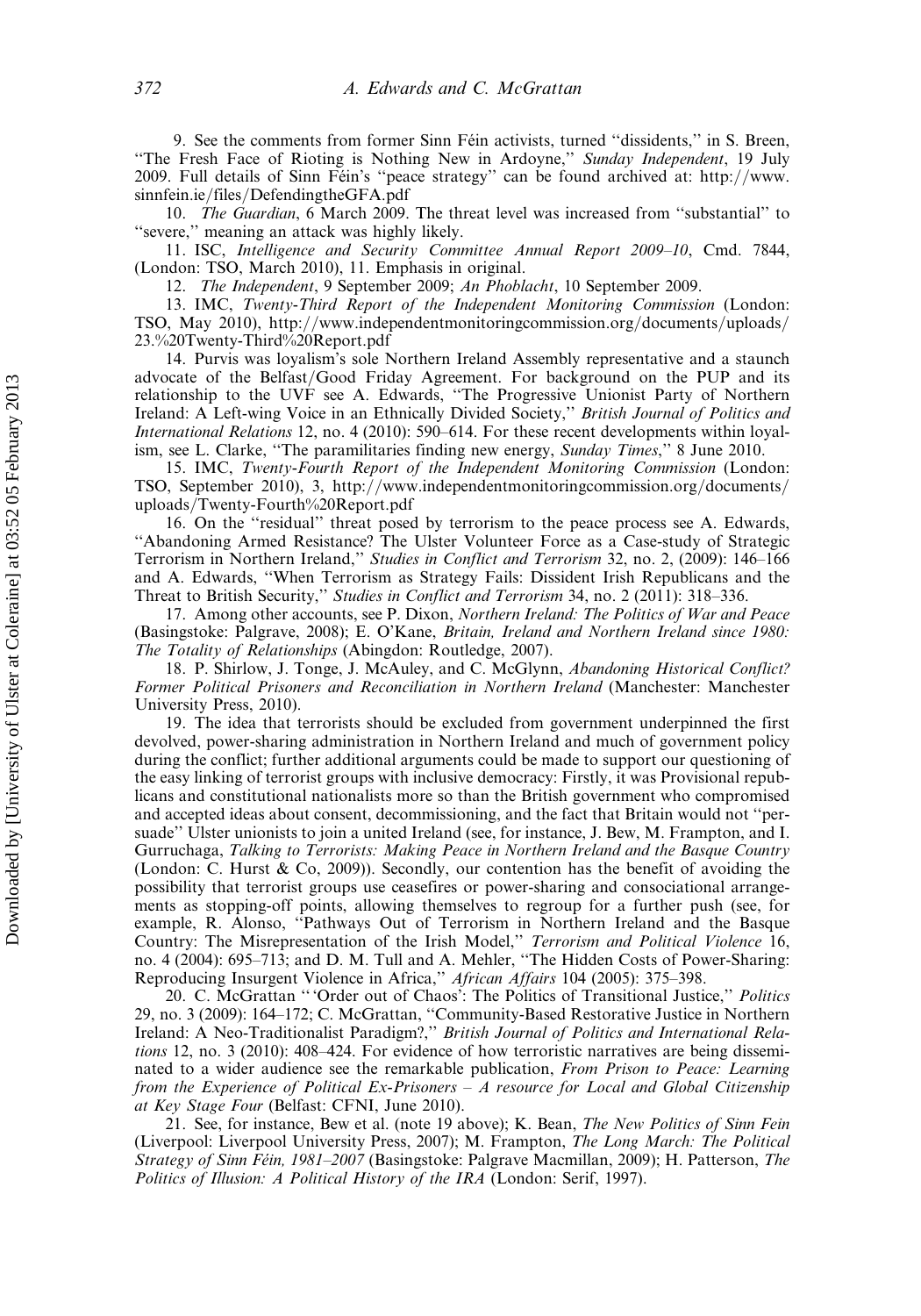22. J. Powell, Great Hatred, Little Room: Making Peace in Northern Ireland (London: The Bodley Head, 2008). Examples of the eulogising of ex-terrorists are K. McEvoy and A. Eriksson, ''Restorative Justice in Transition: Ownership, Leadership and 'Bottom-Up' Human Rights," in D. Sullivan and L. Tifft, eds., *Handbook of Restorative Justice: A Global* Perspective (London: Routledge, 2006); and P. Shirlow and K. McEvoy, *Beyond the Wire:* Former Prisoners and Conflict Transformation in Northern Ireland (London: Pluto, 2008).

23. See Sinn Féin, "Defending the Good Friday Agreement," Sinn Féin's Submission to the Mitchell Review (23 September 1999), http://www.sinnfein.ie/files/Defendingthe GFA.pdf

24. On McGuinness's refusal to break the PIRA ''code'' and answer questions about his involvement in the events of Bloody Sunday, in which 14 unarmed demonstrators were shot dead by British troops, see L. Clarke, "Let's measure comments on Bloody Sunday," Newsletter, 15 June 2010; on the reluctance of Adams and McGuinness to offer help to the families of the 29 people and two unborn babies killed in the Omagh bombing of 1998 in capturing those responsible, see R. D. Edwards, Aftermath: The Omagh Bombing and the Families' Pursuit of Justice (London: Harvill Secker, 2009). Interestingly, the IRA patently refused to co-operate with the Eames-Bradley Consultative Group on the Past, with only the loyalist UVF terror group agreeing to discuss helping to meet the needs of victims.

25. Frampton (note 21 above), 174.

26. For example, see G. Adams, Hope and History: Making Peace in Ireland (Dingle: Brandon, 2004); E. Mallie and D. McKittrick, The Fight for Peace: The Secret Story behind the Irish Peace Process (London: Mandarin, 1997); B. O'Leary, "Mission Accomplished? Looking Back at the IRA,'' Field Day Review 1, no. 1 (2005): 216–246; P. Hain, Peacemaking in Northern Ireland: A model for conflict resolution?, speech by Peter Hain MP, Secretary of State for Northern Ireland, Chatham House, 12 June 2007. See also ''Northern Ireland's lessons for Kirkuk to be discussed,'' BBC News Online (20 November 2009), http://news. bbc.co.uk/1/hi/northern\_ireland/8369315.stm; A. Fisher, "If you can't beat them, join them,' Al Jazeera (17 November 2009), http://english.aljazeera.net/focus/afghanistan/2009/11/ 2009111719012341119.html

27. P. Robinson, "Agreement was only a hindrance to peace," Irish Times, 7 April 2008, 11.

28. The most detailed recent critiques are Alonso, and Bew et al. (see note 19 above); E. O'Kane, "The Uses and Abuses of the Irish 'Model,'" British Journal of Politics & International Relations 12, no. 2 (2010): 239–256; and C. McGrattan, ''Learning from the Past or Laundering History? Consociational Narratives and State Intervention in Northern Ireland,'' British Politics 5, no. 1 (2010): 92–113.

29. C. McGrattan, Northern Ireland, 1968–2008: The Politics of Entrenchment (Basingstoke: Palgrave Macmillan, 2010).

30. Among others, see A. Eriksson, ''Challenging Cultures of Violence through Community Restorative Justice in Northern Ireland,'' Sociology of Crime, Law and Deviance 11 (2008): 231–260; K. McEvoy, B. Gormally, and H. Mika, ''Conflict, Crime Control and the 'Re'-Construction of State-Community Relations in Northern Ireland,'' in G. Hughes, E. McLaughlin, and J. Muncie, eds., Crime Prevention and Community Safety: New Directions (London: Sage, 2002), 182–212; K. McEvoy and B. Gormally, '' 'Seeing' is Believing: Positivist Terrorology, Peacemaking Criminology, and the Northern Ireland Peace Process,'' Critical Criminology 8, no. 1 (1997): 9–30.

31. J. P. Lederach, Building Peace: Sustainable Reconciliation in Divided Societies (Washington, DC: United States Institute of Peace Press, 1997), 27.

32. R. MacGinty, No War, No Peace: The Rejuvenation of Stalled Peace Processes and Peace Accords (Basingstoke: Palgrave, 2008), 41.

33. We employ the term ''terrorism'' to denote the use of violence by non-state groups for political ends. Audrey Kurth Cronin has identified four key aspects of terrorist activity: a political nature; symbolic use of violence; purposeful targeting of non-combatants; and violence carried out by non-state actors, which, unlike the state use of force, is not restricted by international norms and conventions. See A. K. Cronin, How Terrorism Ends: Understanding the Decline and Demise of Terrorist Campaigns (Princeton, NJ: Princeton University Press, 2009), 7.

34. See R. Jackson, M. Breen-Smyth, and J. Gunning, Critical Terrorism Studies: A New Research Agenda (London: Routledge, 2009).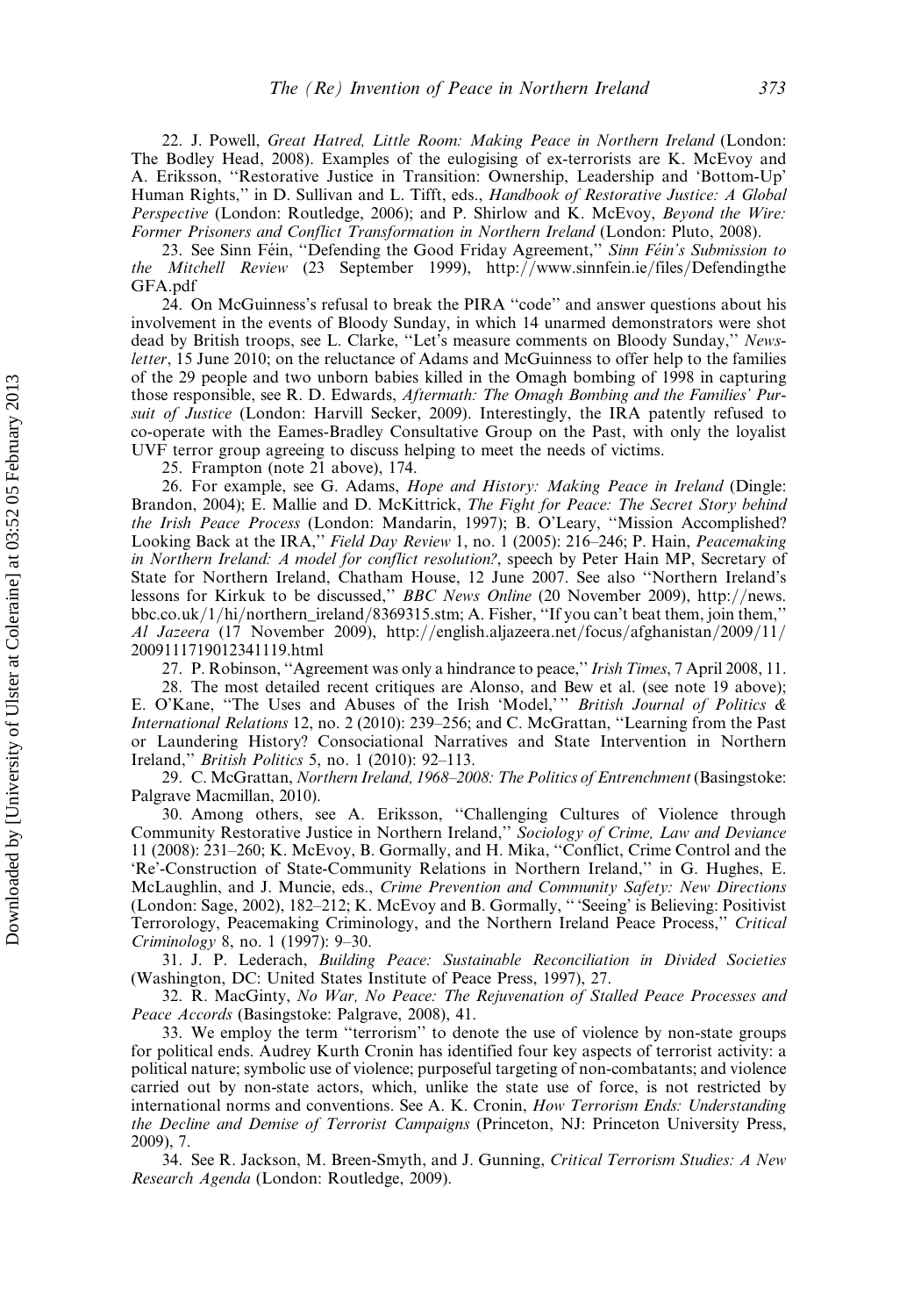35. K. McEvoy and P. Shirlow, ''Re-imagining DDR: Ex-combatants, leadership and moral agency in conflict transformation,'' Theoretical Criminology 13, no. 1 (2009): 31–59.

36. McEvoy and Eriksson (see note 22 above).

37. A. Guelke, ''Commentary: Truth, Reconciliation and Political Accommodation,'' Irish Political Studies 22, no. 3 (2007): 363.

38. M. Baumann, ''Understanding the Other's 'Understanding' of Violence: Legitimacy, Recognition, and the Challenge of Dealing with the Past in Divided Societies,'' International Journal of Conflict and Violence 3, no. 1 (2009): 109.

39. K. Simpson, Truth Recovery in Northern Ireland: Critically Interpreting the Past (Manchester: Manchester University Press, 2009).

40. J. W. McAuley, J. Tonge, and P. Shirlow, ''Conflict, Transformation, and Former Loyalist Paramilitary Prisoners in Northern Ireland,'' Terrorism and Political Violence 22, no. 1 (2010): 24.

41. NIO, ''A Shared Future—Policy and Strategic Framework for Good Relations in Northern Ireland'' (N.P. [Northern Ireland Office, Belfast], 2005, http://www.asharedfutureni. gov.uk/

42. A. Mitchell, ''Transforming a Divided Civil Society? Governance, Conflict Transformation and NGOs in Northern Ireland, 1970–2006,'' in M. Hilton, N. Crowson, and J. McKay, eds., NGOs in Contemporary Britain (Basingstoke: Palgrave, 2009), 142–160.

43. See http://www.communityfoundationni.org/opencontent/

44. For Mediation Northern Ireland see http://www.mediationnorthernireland.org/

45. ''Interview—Avila Kilmurray,'' Alliance Magazine (1 August 2004), http://www. alliancemagazine.org/node/2037

46. See J. Auld, B. Gormally, K. McEvoy, and M. Ritchie, Designing a System of Restorative Community Justice in Northern Ireland: A Discussion Document (N.P.: The Authors, 1999).

47. The Community Foundation for Northern Ireland was the lead partner in this scheme. Details of CFNI's accounts can be found at http://www.seupb.eu/Libraries/PEACE\_III\_ Reports\_Pubs/PEACE\_III\_Monthly\_Progress\_Report\_-\_January\_2010.sflb.ashx

48. NIE [Northern Ireland Executive] (2010), ''New Learning Resource will deliver Valuable Lessons from the Past,'' http://www.northernireland.gov.uk/news/news-de-040610-new-learning-resource.

49. H. Patterson, "Republicans will mourn most at PUP's demise," Newsletter (11 June 2010), http://www.newsletter.co.uk/politics/Republicans-will-mourn-most-at.6355567.jp? articlepage=1

50. Interview with a Community Relations worker from a loyalist background, Belfast, 16 December 2008.

51. Lederach (see note 31 above). See also D. Mendeloff, ''Truth-Seeking, Truth-Telling, and Postconflict Peacebuilding: Curb the Enthusiasm?','' International Studies Review 6 (2004): 355–380.

52. For alternative visions of the idea of ''the state'' and multilayered ''governance'' see M. Keating, Plurinational Democracy: Stateless Nations in a Post-Sovereignty Era (Oxford: Oxford University Press, 2001); M. Keating, ''European Integration and the Nationalities Question," Politics and Society 32, no. 3 (2004): 367-388; M. Keating, "Thirty Years of Territorial Politics,'' West European Politics 31, nos. 1–2 (January-March 2008): 60–81.

53. K. McEvoy and B. Gormally, "Editor's Introduction," Critical Criminology 8, no. 1 (1997): 12.

54. See, for example, T. Hennessey, The Evolution of the Troubles, 1970–72 (Dublin: Irish Academic Press, 2007).

55. Bean (see note 21 above), 131.

56. M. Burleigh, Moral Combat: A History of World War II (London: Harper Press, 2010), viii.

57. P. R. Neumann and M. L. R. Smith, The Strategy of Terrorism: How it Works, and Why it Fails (London: Routledge, 2007), 93.

58. For a more nuanced examination of the media's preoccupation of ''loyalist gangsterism'' see G. Spencer, The State of Loyalism in Northern Ireland (Basingstoke: Palgrave, 2008).

59. Home Office, Pursue, Prevent, Protect, Prepare: The United Kingdom's Strategy for Countering International Terrorism (London: TSO, March 2009), Cmd. 7547, 11, 23, 36, 59.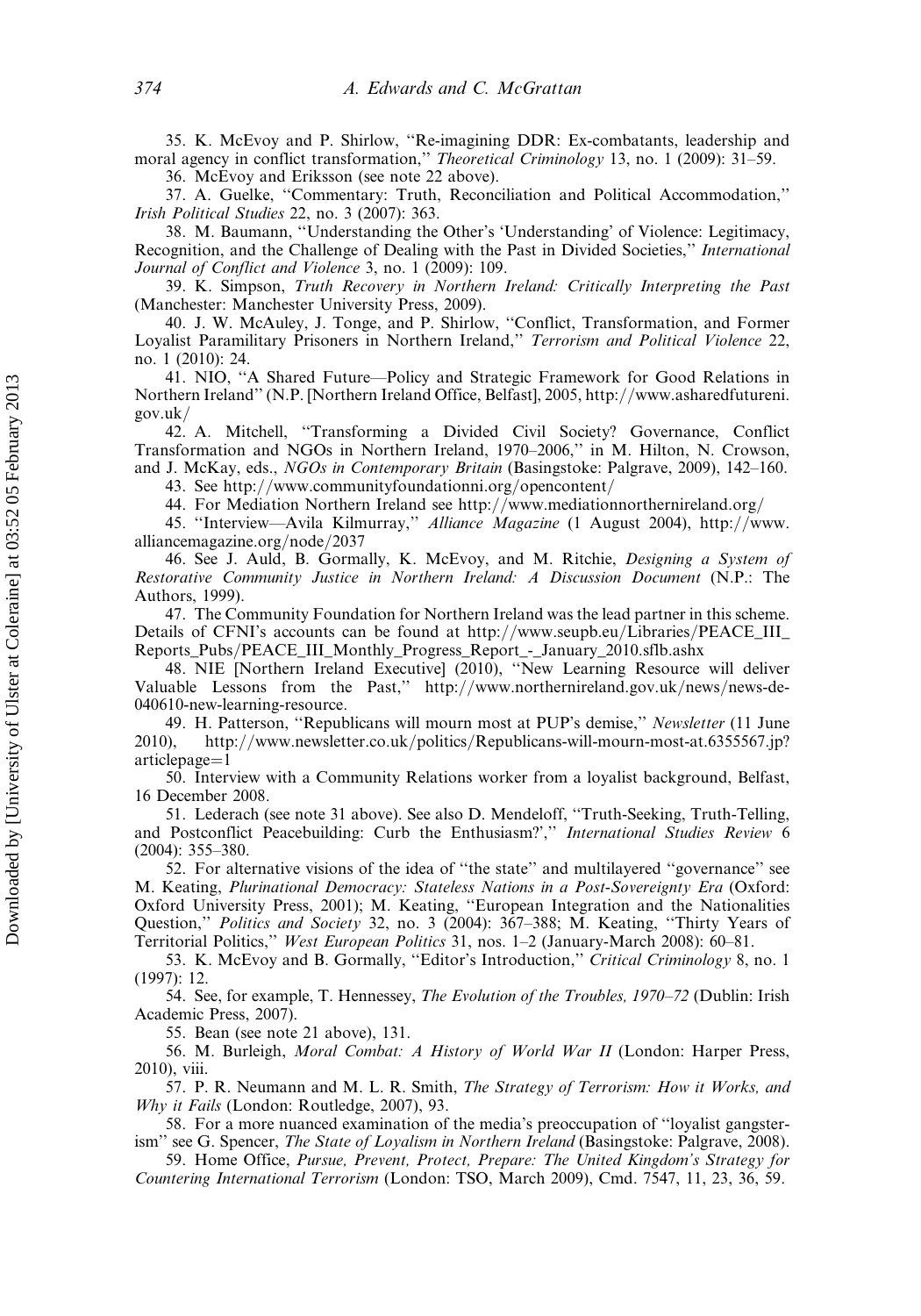60. See L. Richardson, What Terrorists Want: Understanding the Terrorist Threat (London: John Murray, 2006).

61. I. W. Zartman, ''The Timing of Peace Initiatives,'' in John Darby and Roger Mac Ginty, eds., Contemporary Peacemaking (Basingstoke: Palgrave, 2003). For a sophisticated response to the rush to employ Zartman's model to explain Northern Ireland see E. O'Kane, ''When Can Conflicts be Resolved? A Critique of Ripeness,'' Civil Wars 8, no. 3 (2006): 268–284.

62. As recently as April 2010, in his annual Easter Oration to Provisional republicans in Milltown Cemetery commemorating the ''patriotic dead'' of the IRA, Gerry Adams recalled how ''the people's army—the IRA—was an undefeated army when it took brave decisions to support the Sinn Féin peace strategy and to create the present opportunities for a new future.'' G. Adams, Gerry Adams' Easter Speech, Milltown Cemetery, Belfast, 4 April 2010, http://www.sinnfein.ie/contents/18398. See also L. Friel, ''Operation Banner: British Army Did Not and Could Not Defeat IRA,'' An Phoblacht, 12 July 2007.

63. For more on the coercive strategy applied by the Security Forces in the 1970s and the transition to ''police primacy'' see A. Edwards, ''Misapplying Lessons Learned? Analysing the Utility of British Counter-insurgency Strategy in Northern Ireland, 1971–76," Small Wars and Insurgencies 21, no. 2 (2010): 303–330.

64. While this history remains largely unwritten, the exposure of high-profile informants within the Provisional movement such as Dennis Donaldson and Freddie ''Stakeknife'' Scappaticci point to British state infiltration at the highest echelons of the movement. See also G. Clarke, Border Crossing: True Stories of the RUC Special Branch, the Garda Special Branch and the IRA Moles (Dublin: Gill and Macmillan, 2009) for an "insider's" depiction of intelligence gathering in the 1970s.

65. See the important address by Gerry Adams to the IRA in April 2005, in which he asked them, "Can you take courageous initiatives which will achieve your aims by purely political and democratic activity?,'' http://www.sinnfein.ie/contents/15207

66. For a detailed exploration of Northern nationalism see G. Murray and J. Tonge, Sinn Féin and the SDLP: From Alienation to Participation (Dublin: O'Brien Press, 2005).

67. Bean (see note 21 above), 15.

68. Shirlow and McEvoy (see note 22 above), 5.

69. McEvoy and Gormally (see note 53 above).

70. Powell (see note 22 above).

71. Incredibly, this view endorsed the IRA's own demands for ''a negotiated settlement.'' See ''IRA announce with regret ending of cessation of military operations,'' http://www. sinnfein.ie/contents/15230. And ''IRA Statement on the Bombing of British Army Headquarters in Lisburn, County Antrim,'' 8 October 1996, http://cain.ulst.ac.uk/events/peace/ docs/ira81096.htm

72. E. Moloney, A Secret History of the IRA (London: Penguin, 2007), 378, 380. R. English, Terrorism: How to Respond (Oxford: Oxford University Press, 2009), 1, 118.

73. G. Adams, ''Bad faith and dishonesty Following the IRA bomb: Gerry Adams accuses the British government of criminally neglecting the peace process," The Guardian, 12 February 1996, 14.

74. Neumann and Smith (see note 57 above).

75. Bean (see note 21 above).

76. See P. Wilkinson, Terrorism versus Democracy: The Liberal State Response (London: Routledge, 2006), 4. A. Edwards, ''Talking to Terrorists: Political Violence and Peace Processes in the Contemporary World,'' in A. Edwards and S. Bloomer, eds., Transforming the Peace Process in Northern Ireland: From Terrorism to Democratic Politics (Dublin: Irish Academic Press, 2008), 195–211.

77. A. Aughey, ''The 1998 Agreement: Three Unionist Anxieties,'' in M. Cox, A. Guelke, and F. Stephen, eds., A Farewell to Arms? Beyond the Good Friday Agreement (Manchester: Manchester University Press, 2006), 89–108.

78. D. Kennedy, ''A peace built on rewriting history: Did you laugh with Gerry Adams at John Taylor's quip about Northern Ireland winning a medal for shooting at the Commonwealth Games? Or did your stomach churn? asks Dennis Kennedy,'' Irish Times, 5 October 1998, 14.